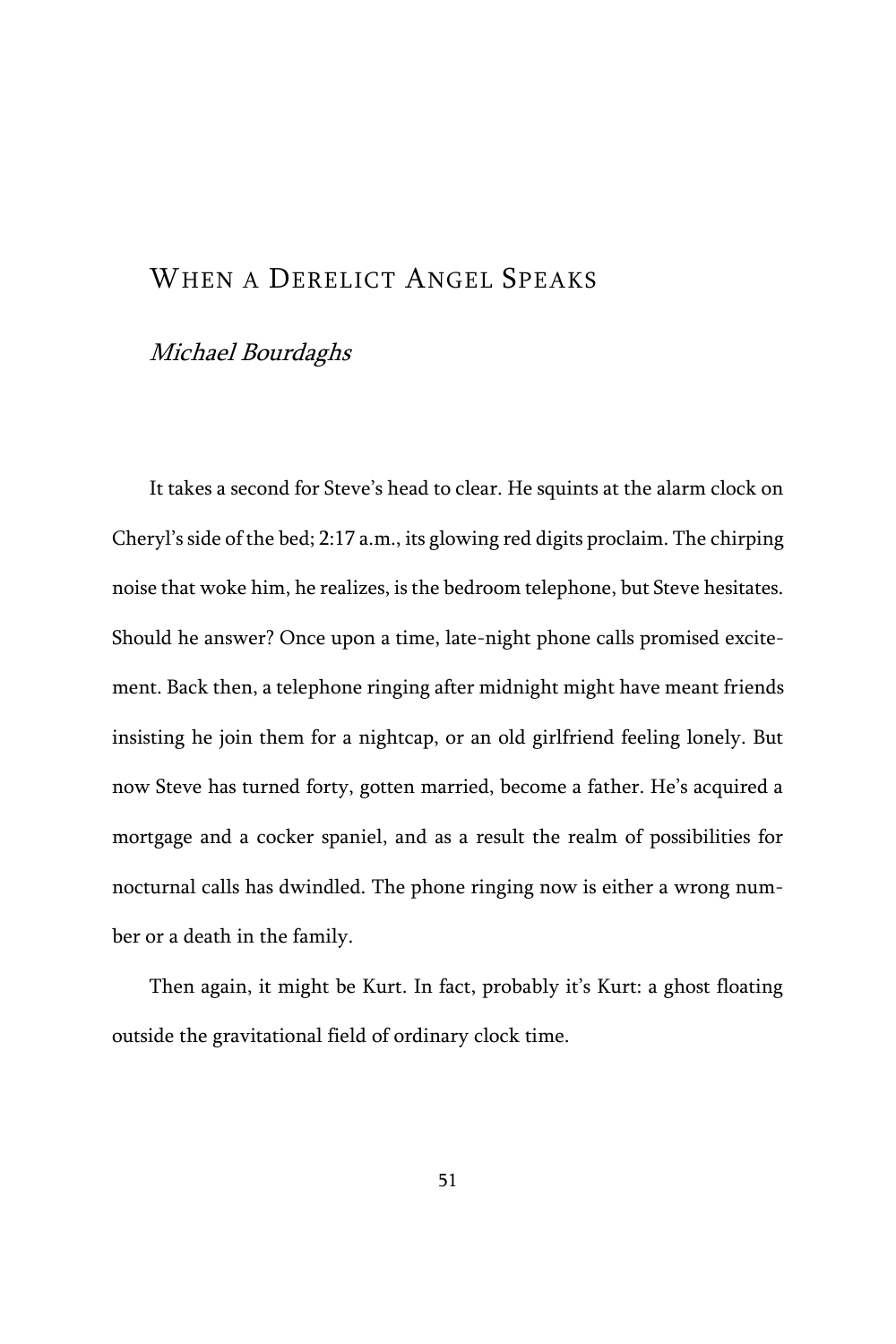Steve doesn't want the ringing to wake Baby Sophia. In the darkness he lumbers to his feet, careful not to jostle Cheryl. He snatches the telephone receiver from his dresser just as it begins the fifth ring.

"Hello?" Steve whispers as he hustles into the bathroom, pulling the door closed behind him.

A soft Tennessee accent saunters out. "Steven, my man. How's tricks?" Without waiting for a reply, the spectral voice continues: "Say, you remember that Agamben book—that one I was telling you about?"

Steve's sleep-logged brain stumbles about, trying to gather flotsam of memory.

"What book?" he finally manages.

"You know, that book I told you about last time."

"Kurt, I don't have a clue what you're talking about."

The line falls silent. You might interpret this as an awkward pause, but that's only because you've never met Kurt. Awkwardness would require some minimal concern for social propriety. No, Kurt falls mute because he has sunk deep into the sweet molasses of his own thought, pondering that Agamben book again, and Steve's presence as interlocutor has lost all significance.

Knowing this, Steve sits on the toilet and waits for the soliloquy to resume. The neighborhood surrounding his Mankato house is utterly still. Finally,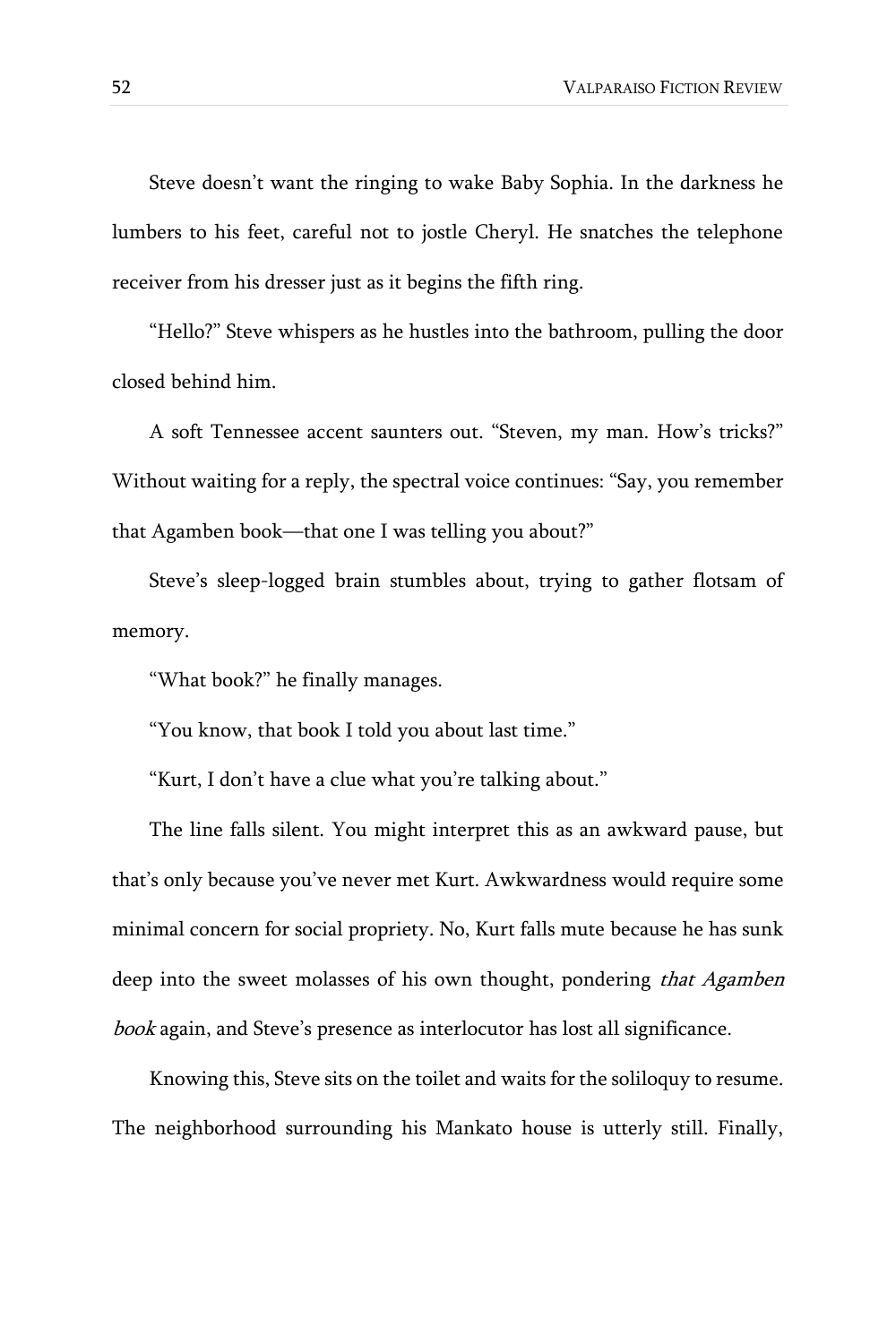Kurt's voice breaks through the quiet. "Hey, Steven, man. I'll call you back. I've got to work this thing through."

"How's Anchorage?" Steve blurts out. But the connection falls dead. "Kurt!" Steve grunts in annoyance, but no one is listening.

A surge of irritation shakes Steve fully awake. He opens the bathroom door and returns the telephone to its recharger. He crawls back into bed and shuts his eyes, but knows it's hopeless. Insomnia, the scourge of American academia, has laid down its siege lines. Steve will remain awake until dawn.

Thanks, Kurt.

But the resentment Steve feels is accompanied by a faint sense of satisfaction. Kurt is, after all, speaking to him. Once, for an entire year Kurt refused to speak to Steve. A peaceful year it was, with no telephones ringing after midnight. Steve never felt so bored his entire life.

Cheryl rolls over in the bed. "Who was it?" she mumbles.

"Nobody," Steve answers.

### §

He first met Kurt back in 1998, when he enrolled at the University of Chicago. Steve had been class valedictorian at Fargo North High and made the Beloit College Dean's List four years straight. In the Chicago graduate program, he felt as if he'd been transported to an alternative universe. His seminars were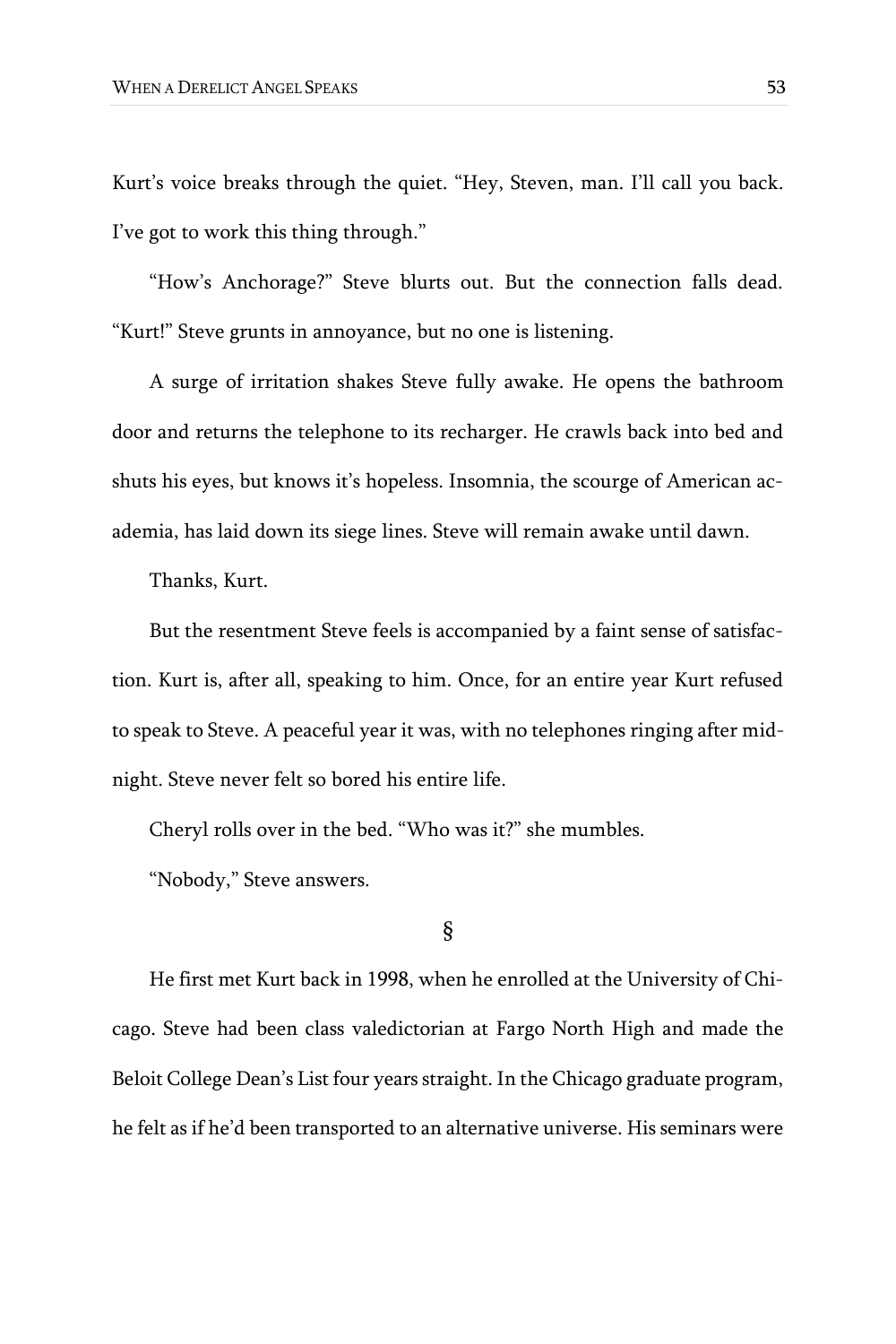mind-blowing experiences—at least the parts Steve could follow. Every Chicago student, it seemed, had always been the smartest kid in class, and for most of them that meant Harvard, Stanford, or Yale. In this rarified atmosphere, Steve's star no longer shone so bright. He learned to hold his tongue in class and to listen, listen, listen.

Kurt, by contrast, was a supernova. He was two years ahead of Steve in the program. Tall, skinny, and pale as a spider web, Kurt shaved irregularly. Sometimes he wore the same pair of jeans for three weeks before it occurred to him to wash them. Yet it wasn't the rumpled appearance that attracted you, nor the Tennessee accent, an alien strain on a campus dominated by Oxbridge parlance. No, Kurt stood out because he was a bona fide University of Chicago genius, a savant who deftly juggled passages of dense literary theory, passages that turned into anvils whenever Steve tried to lift them. By the third week of their seminar on American realism, Steve knew all about Kurt and looked forward to his pronouncements in class—but was Kurt even aware that Steve existed?

A couple of weeks before the end of his first quarter at Chicago, Steve stopped in at the Seminary Co-op Bookstore on his way home. In his reading he'd come across intriguing references to Mikhail Bakhtin. Unlike much of what Steve had encountered so far in his seminars, the Russian literary theorist made sense—his ideas paralleled how Steve thought the world really worked.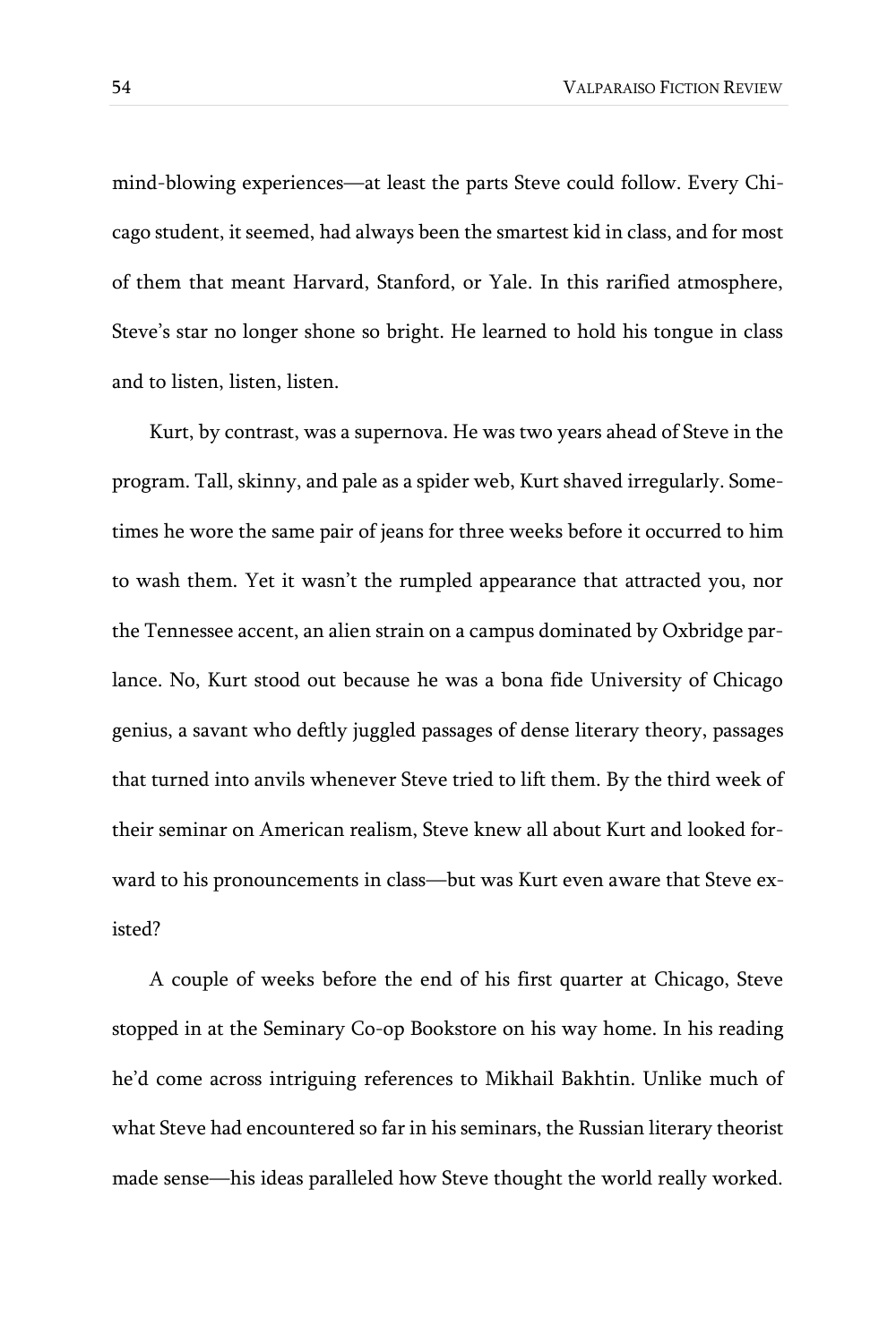Meaning was not some stable kernel embedded in words, Bakhtin maintained, it was a fluid quality defined and redefined through the give-and-take of dialogue between speakers. The discovery of Bakhtin exhilarated Steve. Here was a patch of Theory he could homestead, a safe little clearing from which he could launch explorations into the dark woods surrounding him.

He needed to learn more about Bakhtin. That desire brought him to the cavernous bookstore, but of the twenty Bakhtin-related titles staring back at him from the shelves of the Lit Crit section, which should he buy? That's when Steve noticed Kurt standing in the next aisle, seemingly buried in a book.

"Excuse me for bothering you, Kurt. I'm trying to find something good to read on Bakhtin," Steve blurted out. It was the first time he had spoken directly to the prodigy. "His theory of dialogism seems kind of intriguing. What do you think about it?"

It was as if Steve had dropped a quarter into the slot of an old carnival fortune-telling machine. Kurt's eyes seemed to roll back in his head. His lips began to move, and ever so softly magical words floated out. "It's a tricky concept, that. Bakhtin was never entirely clear about it. On the one hand, he argues that all language is by its nature dialogic, that to know the meaning of an utterance you have to understand it in relation to the utterances that precede and follow it. On the other hand, he also claims that only certain literary mas-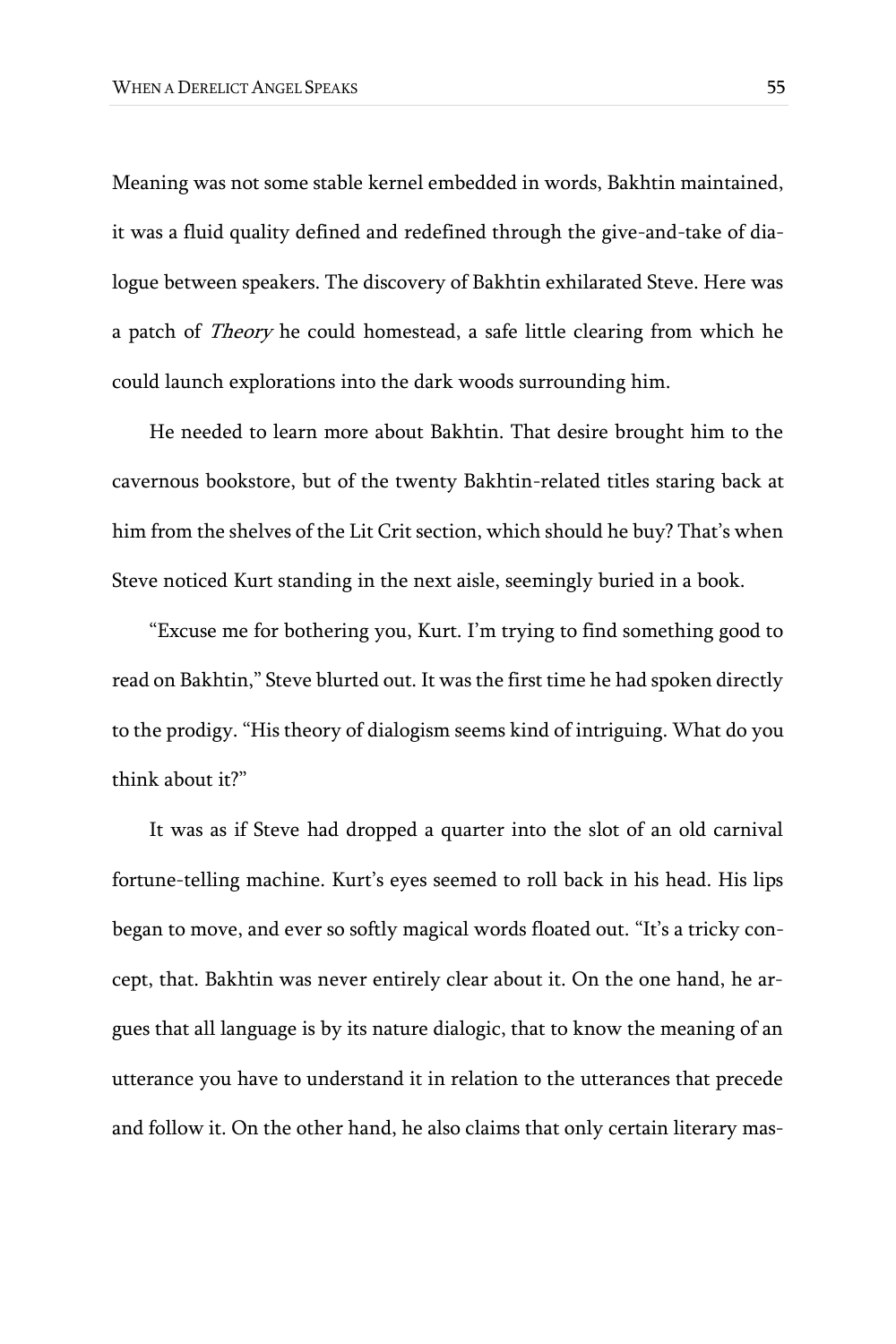terpieces are truly dialogic. So which is it, Mr. Bakhtin? Are all utterances dialogic, or only Dostoevsky's novels? But he's definitely worth checking out." Kurt walked over and tapped the spine of a maroon paperback with his long, slender index finger, and for the first time since the onset of the oracle Steve sensed that Kurt actually saw him. "I'd start with Holquist. And get yourself a copy of The Dialogic Imagination. Those two will fix you up nicely."

Steve carried both books home to his apartment that night. In the coming months and years he would extract Kurt's advice time and time again. You could ask Kurt about anything and the man would come back at you with his original take, a wondrous condensation of even the most abstruse problem into a comprehensible diagram, followed by a surgical critique. And then he'd get on his magic carpet and fly away. So far as Kurt was concerned, you could take it or leave it. But as for you, my friend, you'd be a fool not to take it.

When the mood struck him, Kurt could charm the pants off you. Literally, if you were female. But he could also retreat into himself to the point that you wondered if he might not be a little autistic. Kurt started reading philosophy on his own in ninth grade: Schopenhauer, Nietzsche, Bergson. He played piano brilliantly—mostly modern jazz pieces by the likes of Thelonius Monk and Ornette Coleman—again, self taught. All of this astonished his parents, devout Nashville Pentecostals who drove a shiny Cadillac and watched Fox News religiously. They loved their son but beseeched the Lord: why was He testing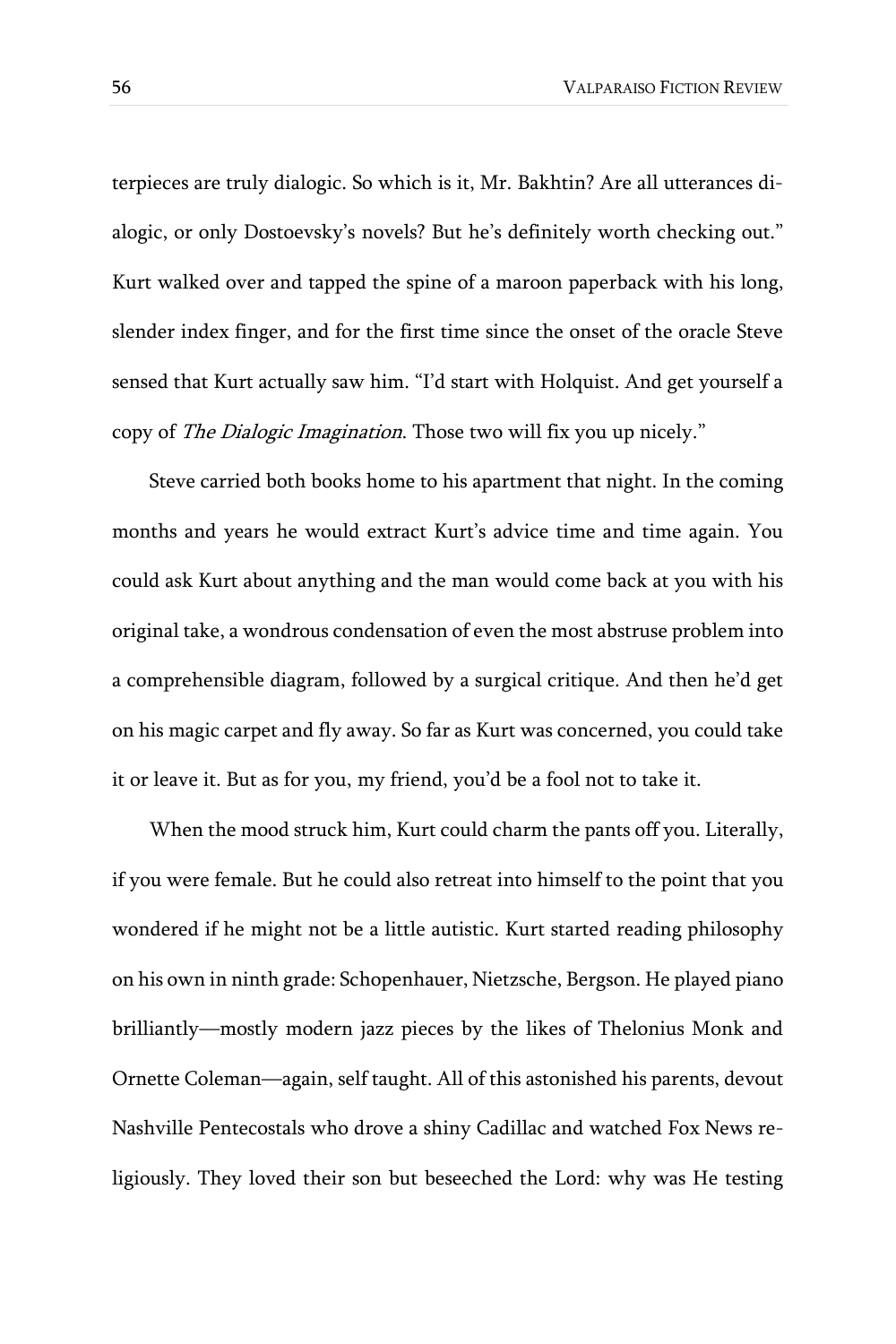them? Why had He sent them something even more terrifying than a secular humanist: a theoretical anti-humanist?

There's one more thing you need to know about Kurt. All through his graduate coursework, he kept up a string of girlfriends to die for; mostly they did the dying. His romances never lasted more than a few months and usually ended when she stormed out because he had slept around. It was as if Kurt would forget he was already in a relationship when he met a new woman. They'd start talking about Derrida or Bataille and forty minutes later end up in bed. He slept with pretty much all the female students in the department, excluding the lesbians—and one or two of those Steve wondered about.

Kurt's ex-girlfriends usually ended up making their peace with him. For anyone grappling with a dissertation, Kurt was too valuable a resource to forswear. Spend twenty minutes listening to him and he'd identify the hidden cornerstone of your project, tell you where to place the weight-bearing crossbeams and what sorts of building materials you'd need. Nine times out of ten what he told you was genius. The tenth time might have been brilliant, too, but sometimes you just couldn't follow what Kurt said. You just watched helplessly as his words floated up past your eyes and into the stratosphere.

That was the deal with Kurt. You sought him out for dialogue because he could give you so much. Steve had never encountered an intellect so rich or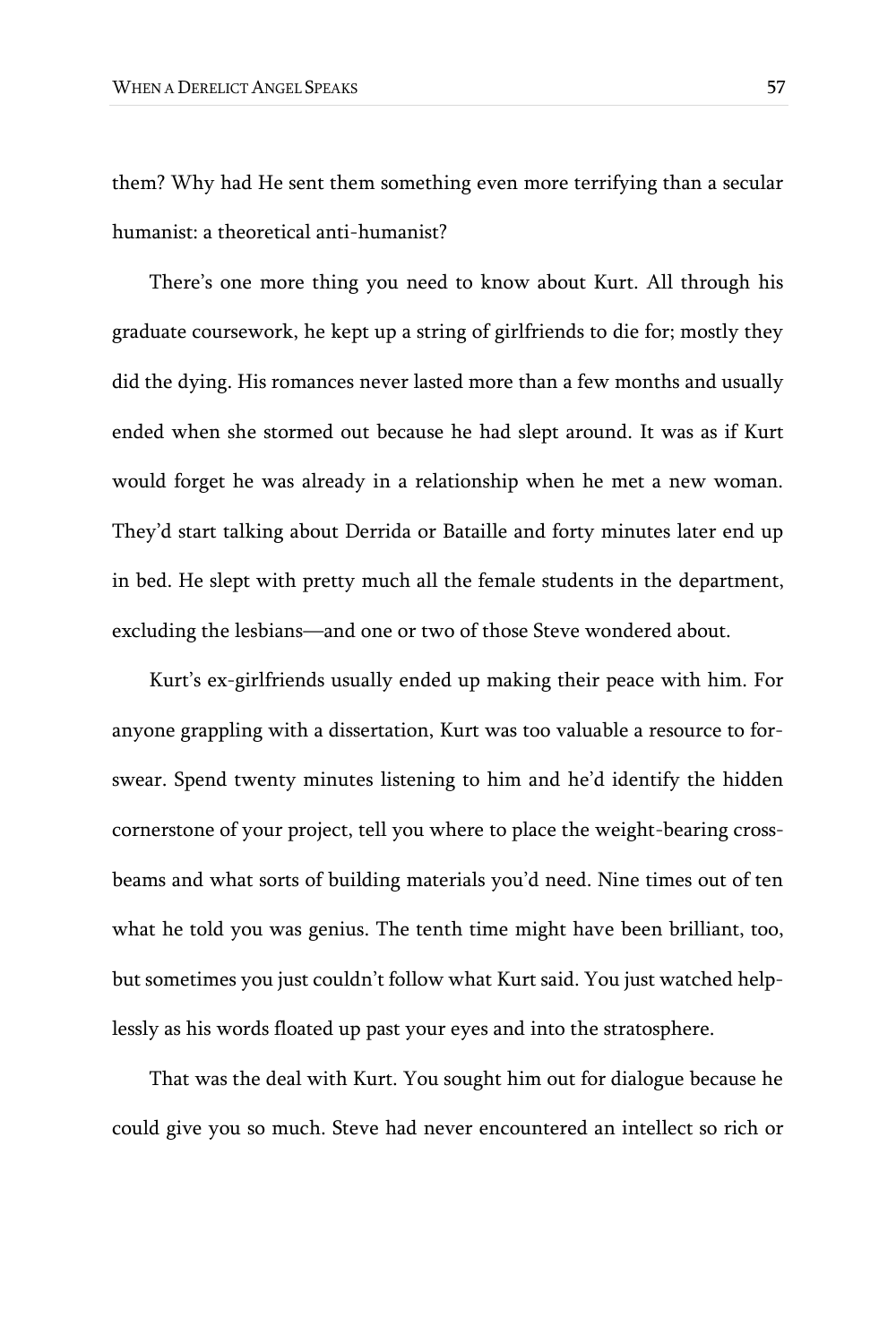generous. But as he scrambled to transcribe in his mental notebook every enchanted word that Kurt spoke, sometimes a troubling flash would unsettle Steve. At such moments, Steve would realize that Kurt never actually engaged in dialogue. What he gave you instead was monologue; monologue in all of its brute clarity and all of its mucky self-absorption.

#### §

Steve's falling out with Kurt took place during his third year at Chicago. Perhaps you've already guessed that it involved a woman.

Steve first collided with Caroline Zheng on the Sunday before the start of fall quarter at a "welcome back" brunch hosted by the English faculty. There were a dozen new students that year, but the entire party gravitated around Caroline; you felt the magnetic tug the instant you walked into the apartment. With long black hair, radiant brown eyes, and an electrifying smile, she was stunning. She wore a black miniskirt and a silver necklace studded with what looked to be emeralds; in a culture whose unwritten dress code dictated jeans and ironic t-shirts, Caroline favored Versace and Gucci.

Everyone in the room wanted to know her. At one moment she would speak with profound seriousness, the next she would veer off into an explosion of giggles, eyes flashing at her interlocutor.

She told Steve she hoped to study representations of technology in early twentieth-century American literature. He immediately started raking the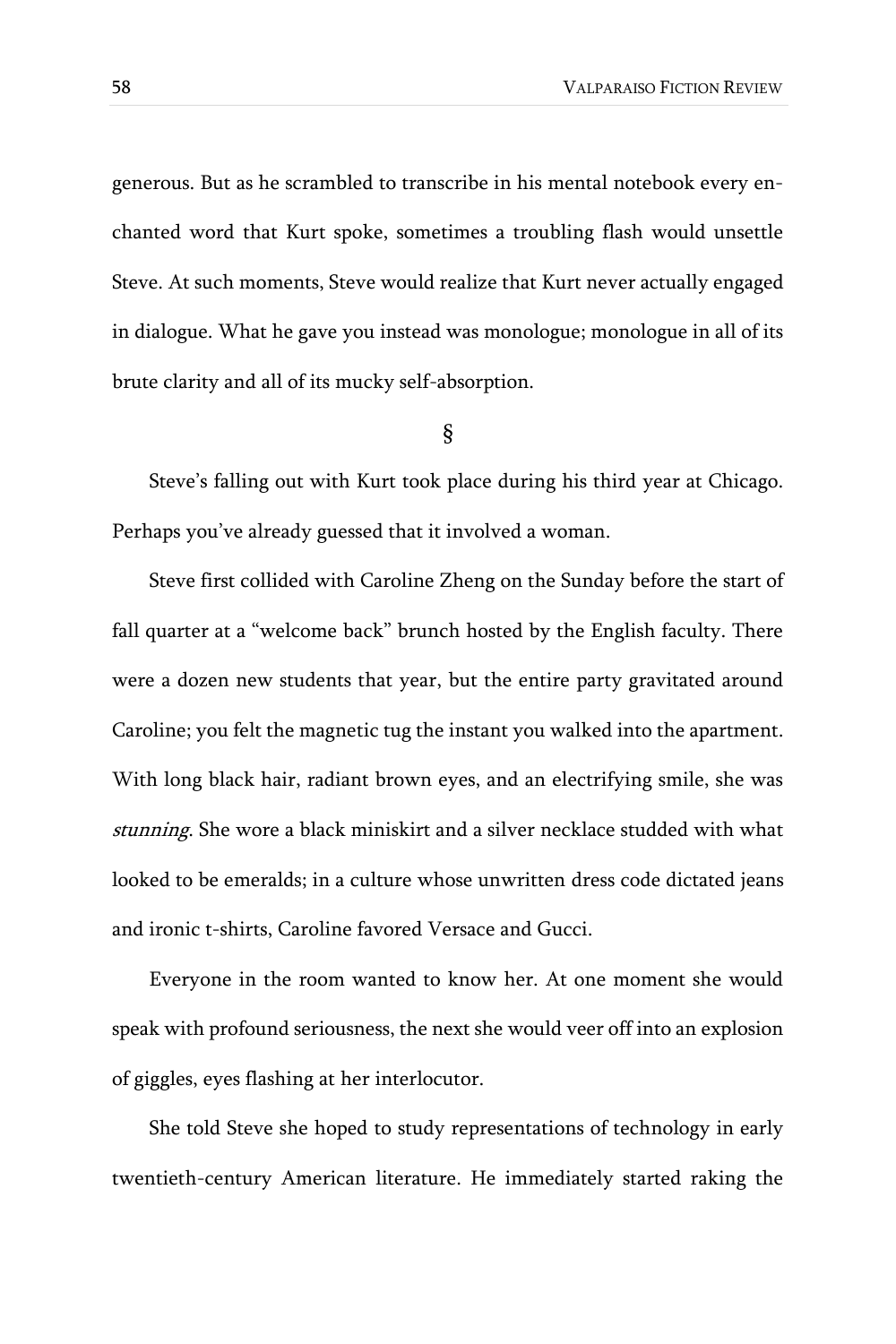embers of his brain, hoping to turn up a spark: Dreiser, Norris, Crane…. Nothing. As he silently flailed about, he watched Kurt open a notebook on the coffee table and start diagramming Thomas Edison's proposal for electrifying New York City. Then Kurt began to speak about the first electric chair at Sing Sing and Gertrude Stein's psychological experiments with a wave stimulator while studying under William James at Radcliffe. The air pressure in the room plummeted, because everyone knew that the contest had ended before it even started. Kurt might just as well have walked up to Caroline and peed on her leg to mark his territory. The skitterish postdoc from Ireland that Kurt had been dating absented herself from the party when Kurt sat down at the baby grand in the living room and banged out a riveting performance of "Monk's Dream."

Later that day Steve met three classmates in Regenstein Library to plan a grad student conference. Kurt was supposed to join them, too, but never showed up. The four of them sat in a glass-fishbowl seminar room, glum in the certainty that at that very moment, as they drafted a form rejection letter to send out for rejected paper proposals, Kurt was back at his basement apartment on Dorchester Avenue banging out Caroline's extraordinary brains.

§

It surprised no one that Kurt would scoop up Caroline. It turned out, however, that she wasn't like the other women he'd mesmerized. For starters, she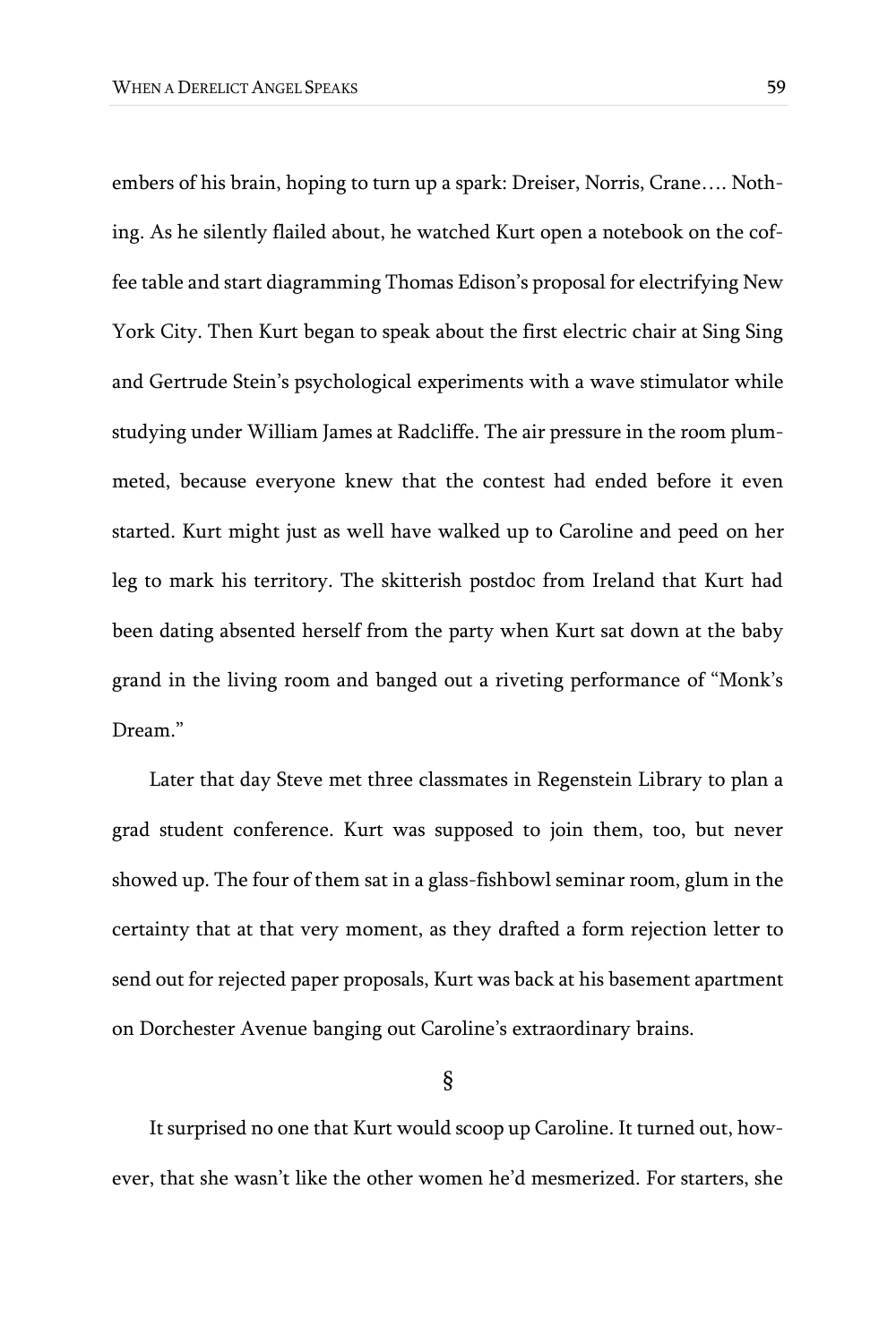was easily his intellectual match. She hadn't read as widely as Kurt (no one had, not even the famous professors who taught their seminars), but she was amazingly fast at picking things up and at drawing unexpected connections between them. There was a real solidity to her thinking, too. When Steve tried to drop phrases like "the otherness of the Other" or "the kernel of the Real," a taint of self-consciousness haunted his pronunciation. But have those same words emerge from Caroline's mouth and they somehow felt as wholesome as butter and eggs. Mostly, though, what set Caroline apart from Kurt's previous conquests was that she didn't need him. She was going places—with or without him.

Caroline and Kurt lasted three months. When it ended, she was the one who had slept around—with Steve.

It all started with another party. This was a grad student affair, celebrating the end of fall quarter. The flat, a third-floor walk-up just off 53<sup>st</sup> Street, was jammed with grad students, the windows steamed opaque. Kurt perched on the arm of a sofa in the living room, obsessing over his latest conundrum something to do with one of Lacan's seminars. A small crowd huddled around him, listening to the multiple variant readings he'd derived from the paragraph in question. Steve had seen it a hundred times before: Kurt so immersed in a scholarly puzzle that nothing else in the world mattered. Kurt could stay up thirty-six hours straight grappling with a single line of text.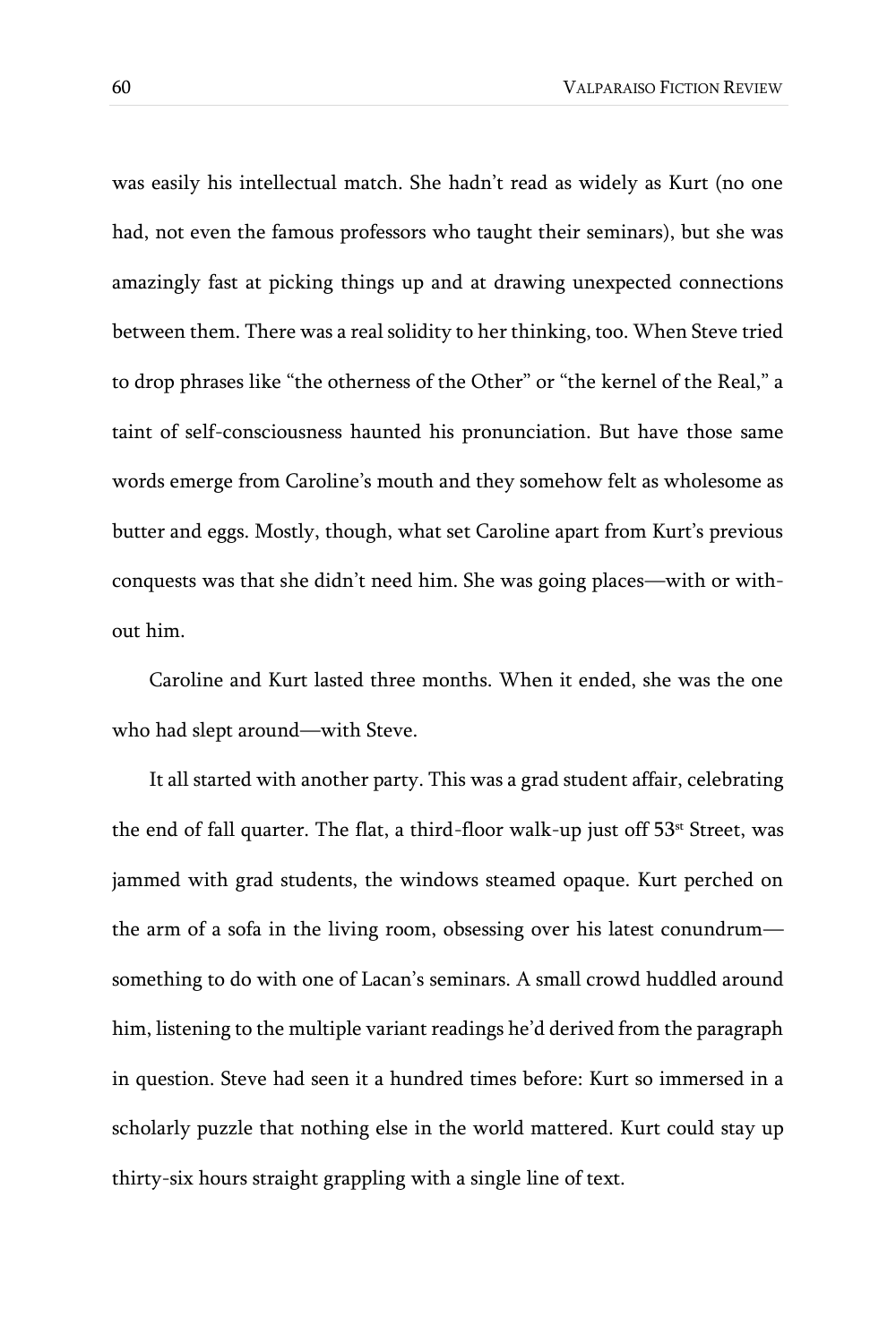Caroline hung out in the kitchen at the back of the apartment. As the evening wore on, she became increasingly irritated, an anger she channeled into biting humor. She was snapping off one-liners about how Lacan's phallus didn't really exist, which is why he was so unbelievably screwed up: he had penis envy for himself. Steve threw in a few jokes himself about French theoretical assholes, *petit-a*. When Caroline laughed, those eyes flashed.

Out of the blue she set her beer bottle down on the kitchen counter and announced, "It's too hot in here. Let's go for a walk."

They left, Steve noted, without her saying a word to Kurt. Outside the first real snow of the winter was falling. Enormous feathery flakes stuck to their jackets and hair as they walked down to 57<sup>th</sup> Street. Caroline declared that she was hungry, so they stopped in at Medici. The restaurant was packed with undergrads blowing off steam before finals, but they lucked into one of the small booths at the back. They ordered French fries to share and a hot chocolate for him, a strawberry lemonade for her. As soon as the waitress left, Caroline gazed straight into Steve's eyes. Alarm bells went off in his head.

"There's something I have to tell you, Steve, something I realized tonight," she began. "Kurt's a dead end. He's going nowhere. He's smart, but he's going to spend the rest of his life chasing himself right up his own asshole. He'll never finish his dissertation."

Steve was stunned. How should he respond?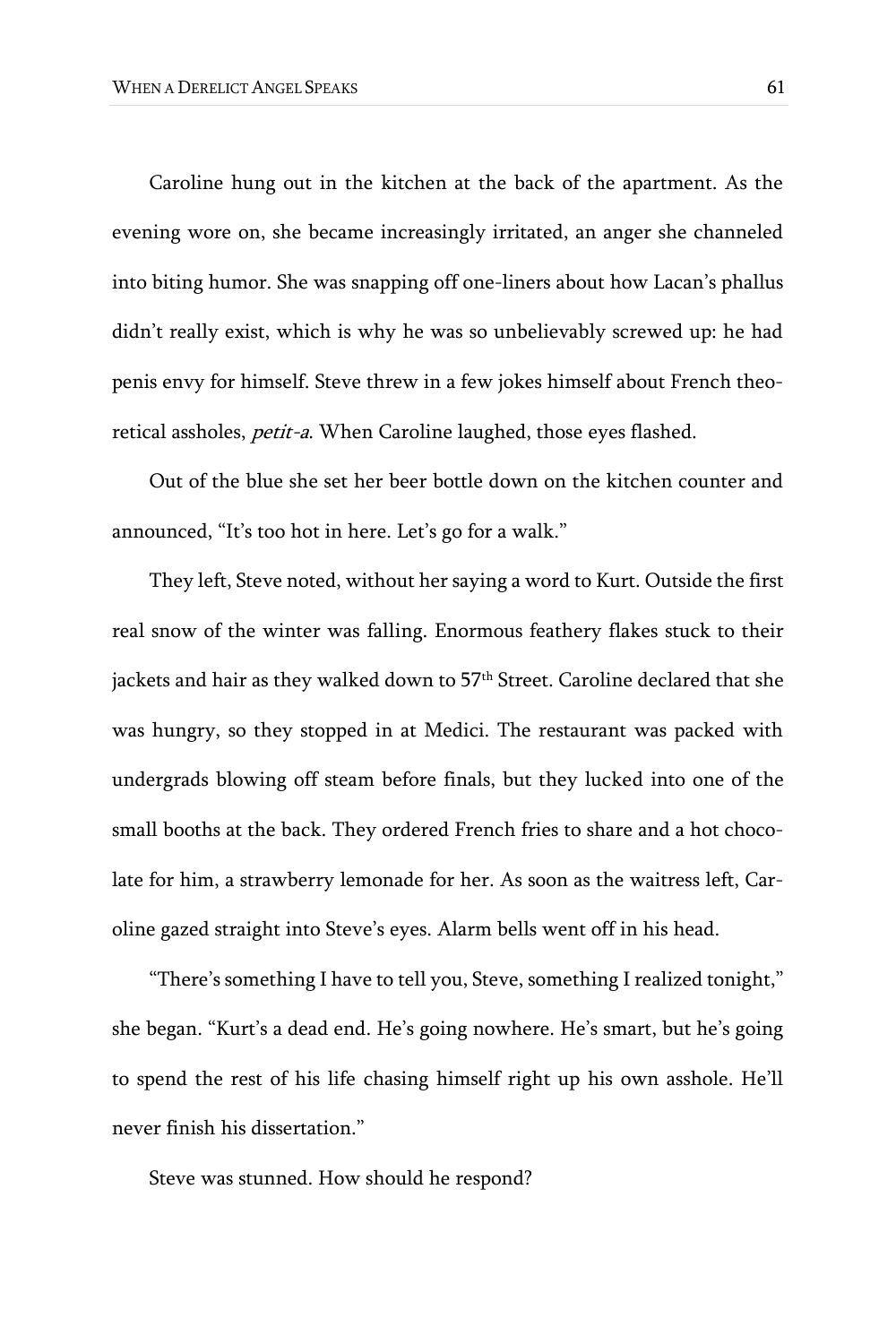"I'm done with him. Done," she continued.

Caroline looked Steve straight in the eyes. He fought down an instinctual impulse to look away. "You're not seeing anyone, are you?" she asked.

She further astonished Steve by coming home with him that night. They made love on his futon, Caroline falling asleep immediately after. The sex wasn't particularly good—it felt like an encyclopedia entry, the basic facts narrated in a neutral voice, avoiding any potentially controversial ideas. As he lay awake in the dark, Steve mused that there was at least one thing Caroline didn't know how to do better than anyone else.

Then reality returned, and Steve understood that the fault lay with him: he was the prosaic, unimaginative lover. And he had betrayed a friend.

Shortly after midnight Steve's telephone rang. He didn't answer it.

The next morning he stood in three inches of snow on the sidewalk outside as Caroline collected her belongings from Kurt's basement apartment. Steve spent the night at her place, a tidy one-bedroom flat above Powell's used bookstore. They ate toast, plums, and chamomile tea for dinner: the only food she had on hand. The next morning Caroline flew off to San Jose to spend winter break with her parents. Steve rode the Megabus to Minneapolis, where he transferred to the Fargo bus. He spent the holidays with his mother.

He and Caroline returned to campus in early January. Their first day back they met up at Jimmy's for a beer and when they raised their glasses for a toast,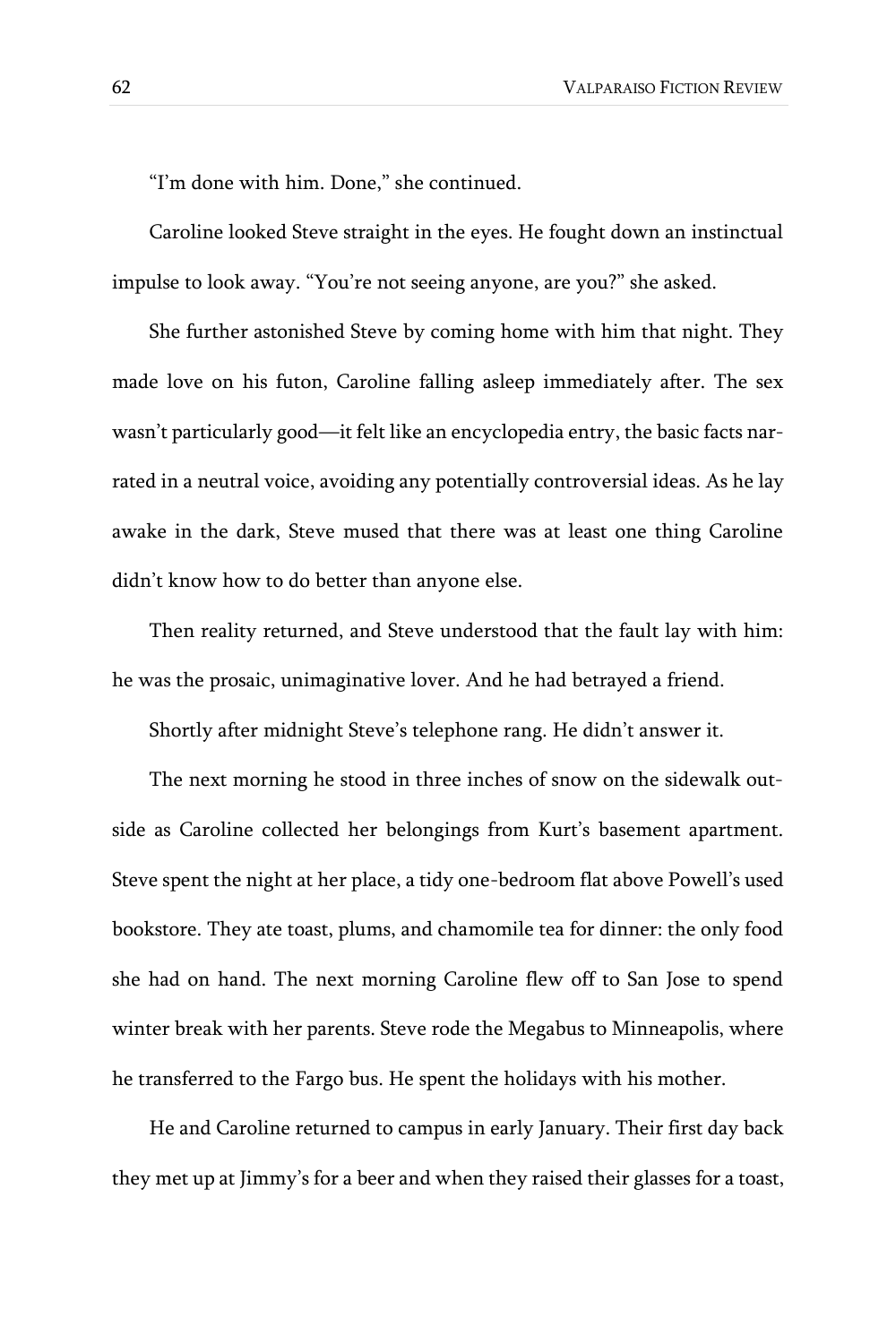she told Steve to congratulate her. She'd spent the week between Christmas and New Year's back home undergoing medical tests, and everything came back clean. Then she told him how she'd missed a year of high school for chemo and radiation: stomach cancer. About how they found another spot two years later when she was a sophomore at Smith, leading to another round of treatment. She'd been in remission since, but it could come back anytime. She asked Steve to keep this private.

He was stunned. And four weeks later, he was stunned again when their affair abruptly ended. Half the English department didn't even know they were a couple yet, despite Steve's efforts to trumpet the news. Caroline showed up at his apartment one afternoon to inform him that she liked him well enough, but it wasn't working for her and she hoped they would remain friends. She retrieved her toothbrush from his bathroom and left. Two days earlier at the Neiman Marcus on the Magnificent Mile, Steve had picked out a \$250 cashmere cardigan for Caroline's Valentine's Day gift. It was the most expensive present he had ever bought for anyone. But he was able to return it to the store for a full refund. During their brief liaison he even managed to finish a draft of his dissertation proposal. No regrets.

Well, one regret: Kurt stopped speaking to Steve.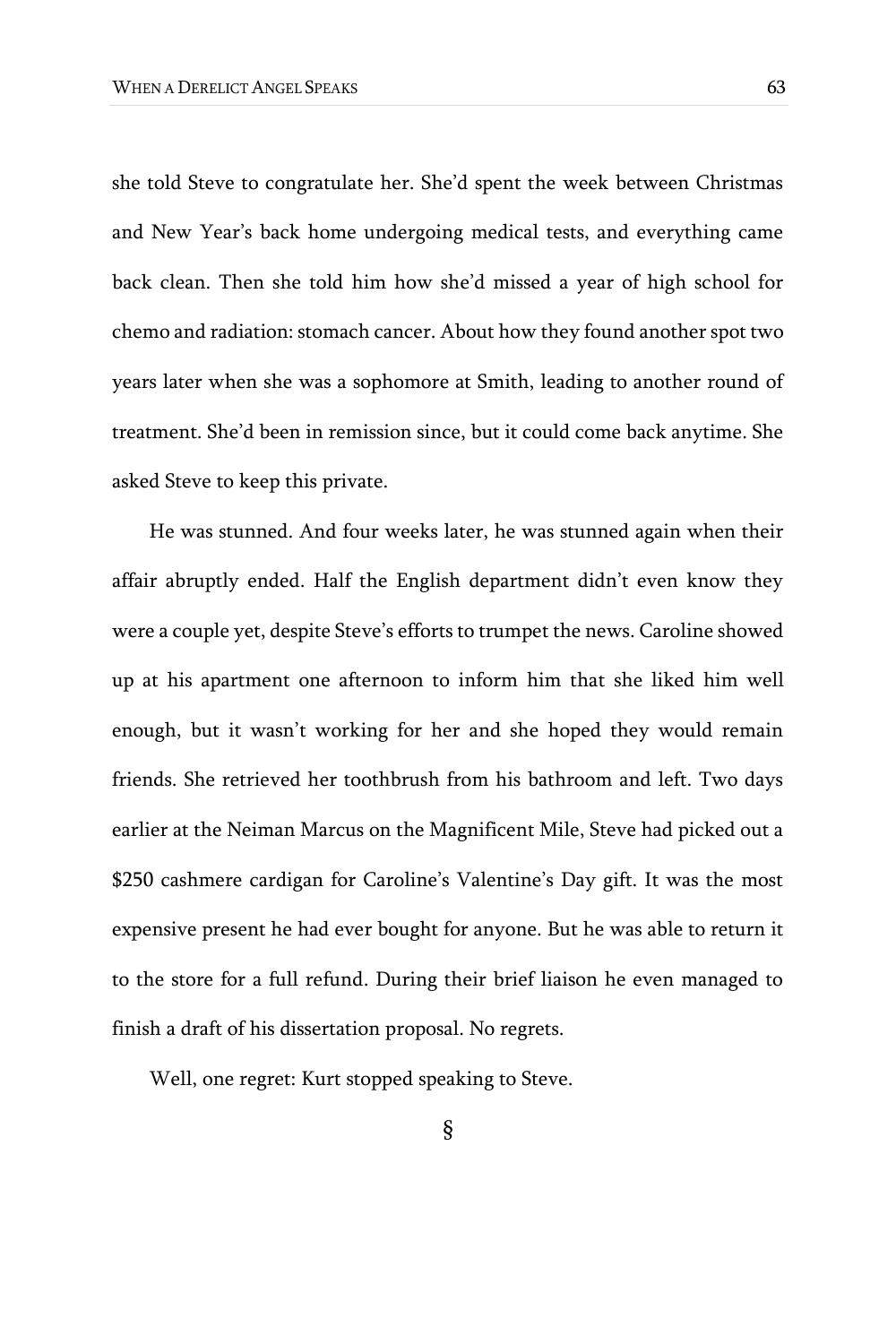Kurt disappeared once Caroline dumped him. Winter quarter began, but he never came to seminar. He missed workshop meetings, he skipped parties. The English Department's motherly Director of Graduate Studies pulled Steve aside to ask if he'd seen Kurt lately. Obviously, she knew nothing about Caroline.

This lasted until mid-February. Then, after Caroline broke up with Steve, Kurt suddenly reappeared, like a magician who vanished on the stage then startles the audience from the back of the auditorium. He once more became a regular at seminars and lectures. Kurt even resumed speaking to Caroline he launched a sympathetic but devastating critique to a workshop presentation she gave on *Sister Carrie* and then stuck around for the dinner afterward to chat with her some more.

But Steve remained seemingly invisible to Kurt. No dialogue, no monologue—nothing. At the time Steve was overwhelmed with reading for his qualifying exams and had little time for socializing anyway. The morning of his orals, Steve happened to walk past Kurt standing in the Regenstein lobby, engrossed in a book. Four hours later (Steve passed his orals, without flying colors), he returned to the library and found Kurt standing in exactly the same position, same volume in hand. Steve said nothing to him. That night friends gathered at Jimmy's to toast Steve on the completion of his orals. Kurt skipped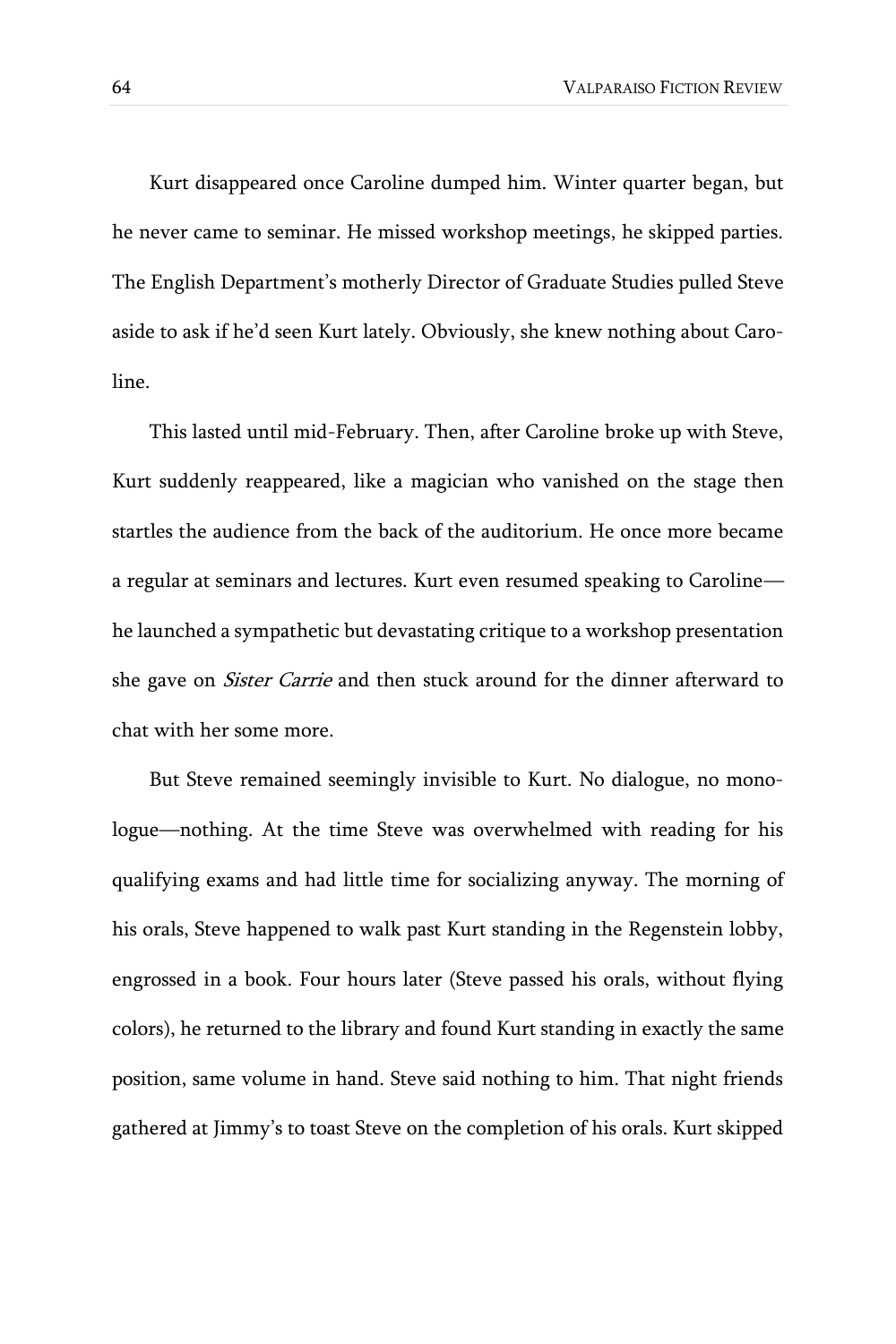it, of course. So did Caroline—but only because she was out of town, presenting a paper at Duke.

A month later Steve defended his dissertation proposal and advanced to doctoral candidacy. His mother mailed a box of home-baked ginger snaps to congratulate him. In the months after that Steve mostly holed up in his fourthfloor library carrel, reading and writing about the "dialogic modernism" of Scott and Zelda Fitzgerald. An article he wrote on Save the Last Waltz was accepted by American Literary History Review, a once prestigious journal that had slid out of fashion. Steve's chair, an Emerson specialist nearing retirement, had advised Steve that he could probably publish there. The professor meant to be helpful, of course, but his implicit message was clear: aim low, young man. Caroline Zheng and other more promising students were steered toward flashier venues like Critical Inquiry or South Atlantic Quarterly.

When his article appeared in print Steve received two congratulatory phone calls. The first came from Caroline, calling on her cell from a departure gate at O'Hare. She was flying to Ithaca for a job interview at Cornell. Caroline was shortlisted for four tenure-track openings that winter, despite having finished only one chapter of her dissertation.

"The article, it's really great for you," she told Steve. He wondered what exactly the words "for you" meant in this instance.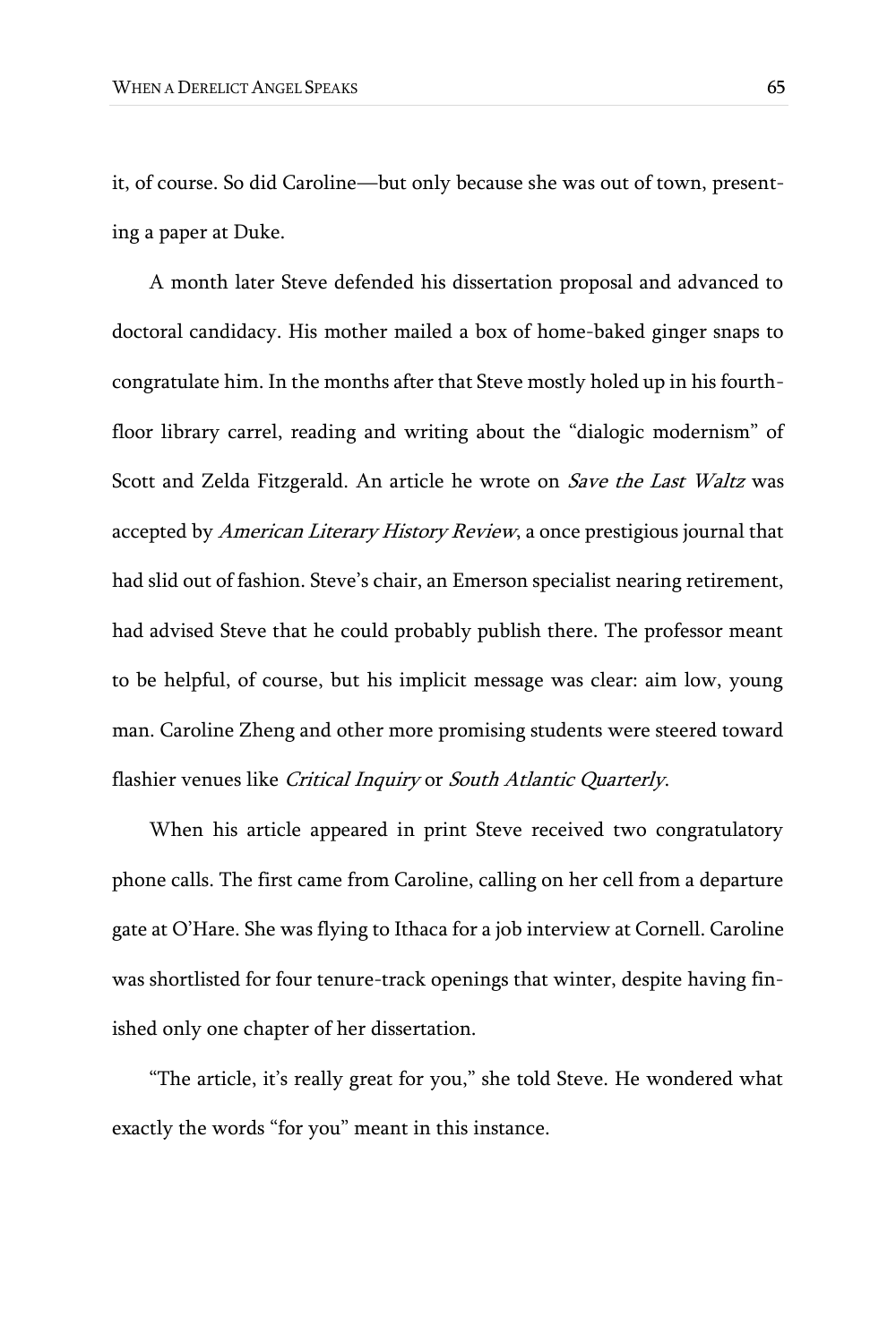The second phone call came three months later—at two in the morning. It was the first time Kurt had spoken to him in over a year.

"Steven, I just read your article on Zelda Fitzgerald. It's not half bad." Kurt then proceeded to explain why it was three-fourths bad and how Steve could fix it for the dissertation. Steve greedily scribbled notes on the side of a tissue box he grabbed from his nightstand.

"Thank you, Kurt," he said when the augury concluded. "Thank you."

"No problem. Just some thoughts I had."

Extended pause.

"You doing okay?" Steve ventured.

"Can't complain."

Steve ventured another step forward: "Do you want, maybe, to get a cup of coffee one of these days? Or something?"

A disinterested, uninterested pause: Kurt's mind was pulling away from the station. But then, distinctly, in that Tennessee drawl, "Sure. That would be nice, Steven."

Two days later on a warm May afternoon they sat at an outdoor table at Istria over coffee. Their lopsided conversation resumed. Steve's telephone again rang at queer hours of the night. Sometimes Kurt's monologues still carried an enchanted aura, but other times they seemed pointless, like the words of a magic spell whose power was exhausted. Over the following year, as Steve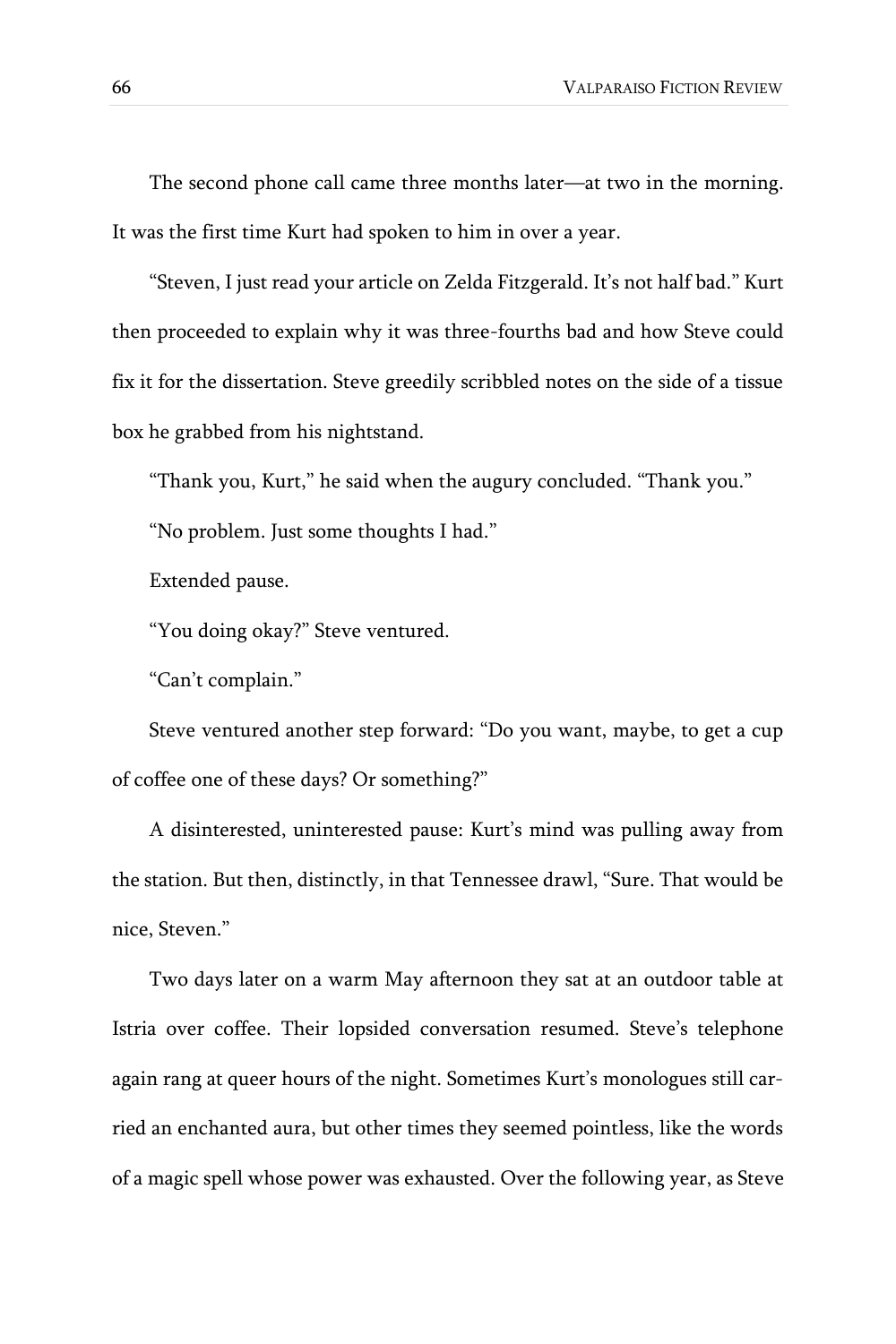wrapped up his dissertation, he watched Kurt alienate the entire English department. No one had time for Kurt's pontifications anymore, it seemed. Steve sometimes wondered if he was the only person left who still listened to Kurt.

§

Steve defended his dissertation in June of 2005. That autumn, he began teaching at Mankato State, a third-tier school, but as his adviser (now retired) told him, a job was a job. Kurt had yet to advance to candidacy. Caroline also filed her dissertation before Kurt advanced, and she was a full five years behind him in the program. Kurt was simply too busy reading his way through the entire Regenstein Library to settle down to the mundane task of qualifying exams. Professors who once spoke of Kurt with awe now dropped catty remarks. Finally, in his tenth year at Chicago, Kurt paused in his reading long enough to sit for his orals and defend his dissertation proposal.

Steve received tenure in 2012. Mankato State didn't require a book, thankfully. That summer he married Cheryl, the receptionist at his dentist's office. They held the reception at the American Legion in Elgin, her hometown. A month later Kurt finally submitted his dissertation. The thing was a mess: six hundred pages of baroque prose followed by three hundred pages of endnotes and another hundred pages of bibliography. His adviser rejected it at a glance, without bothering to read it. Three months later Kurt submitted a second draft, half as long but still preposterously ambitious. His committee passed him this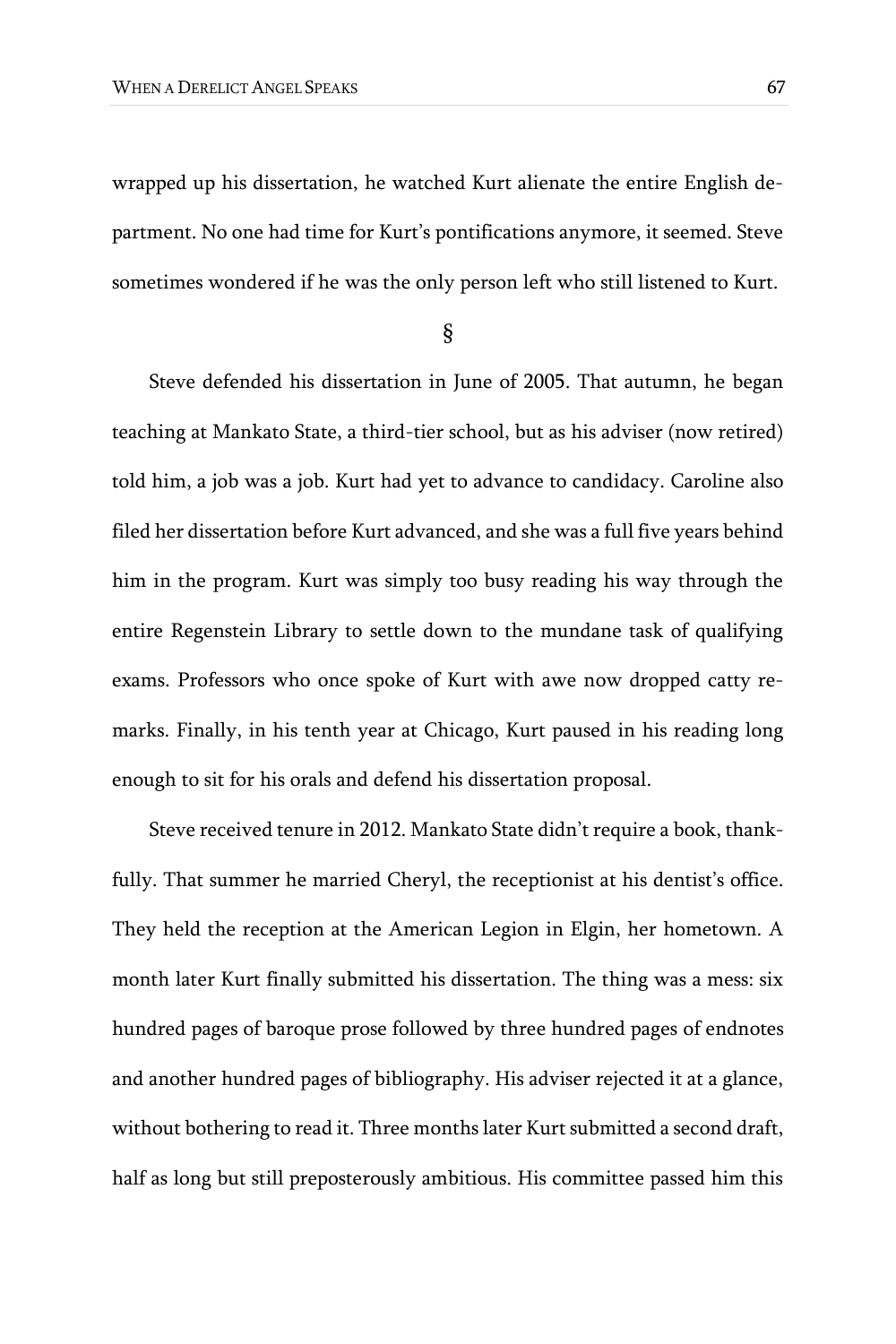time, probably out of desperation. Other than Kurt, Steve was the only person on earth to read both drafts cover to cover. If you had the patience to decode Kurt's private language, you realized what he was up to: a brilliant rethinking of the canon of American literature as a rebuttal to continental philosophy: Poe against Descartes, Twain against Kant, Dreiser against Hegel. But what reader had that much patience? The tome quickly sank into the vast sump that was ProQuest Dissertations On-Line, where it came to rest not far from Steve's own forgotten thesis.

Kurt then bumped around from one adjunct teaching gig to another: Maine, New Mexico, Alaska. At each campus he endured onerous teaching loads with no time for research. Wherever he went, Kurt's intellect intimidated his colleagues, while his disregard for all proprieties, bureaucratic or social, infuriated them. His contracts never got renewed.

Meanwhile, Caroline Zheng was making quite the splash. She was hired by NYU right out of Chicago. From time to time Steve would encounter her byline in elite journals, often in special issues guest edited by world-famous scholars. A documentary film she co-directed about the TVA won an award at Sundance. Steve even received an off-the-record phone call from a woman at the MacArthur Foundation asking about Caroline.

"The sky's the limit," he told her.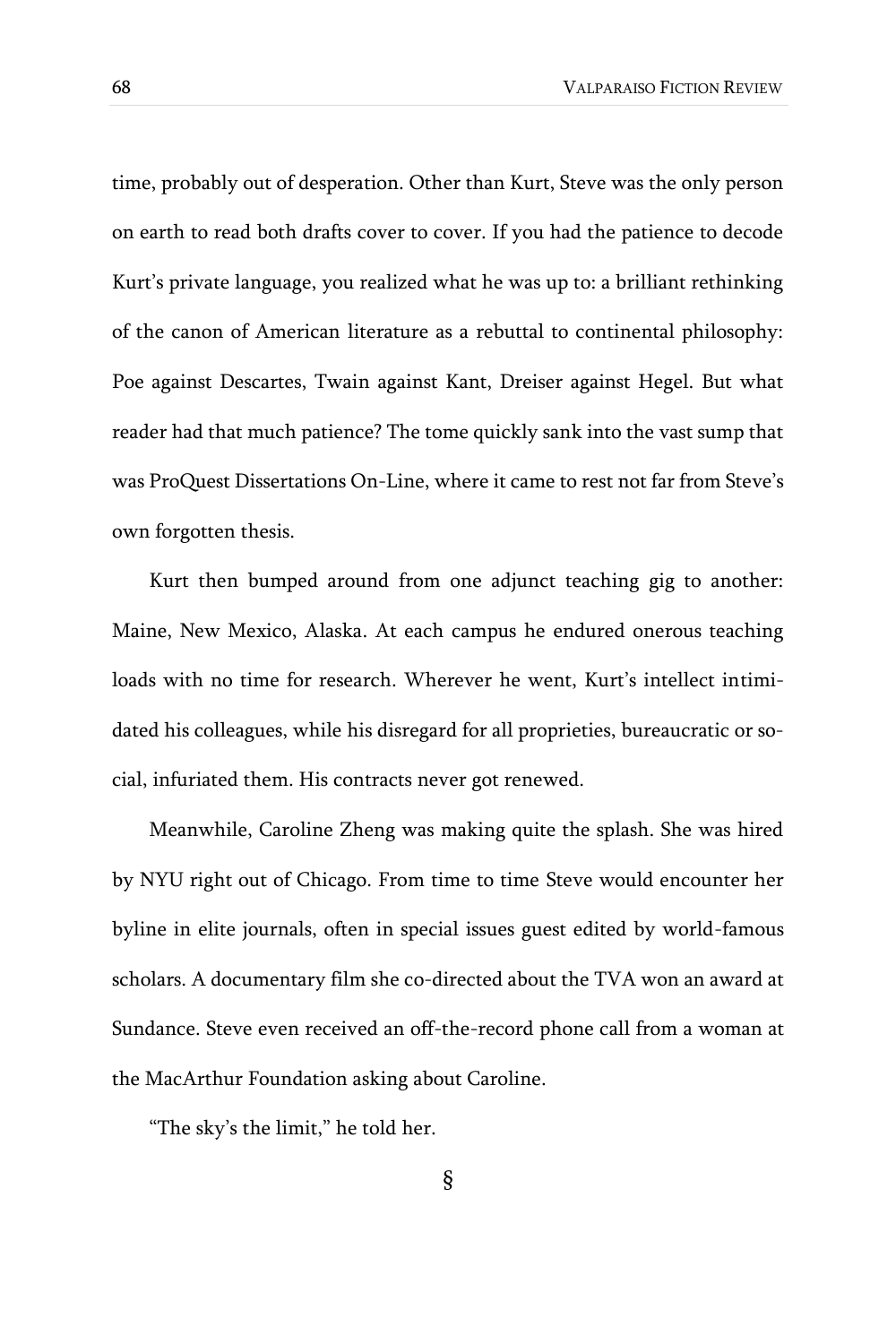Kurt's midnight phone call from Alaska about that Agamben book came near the start of a one-year contract at Anchorage State. The next morning, still exhausted from his sleepless night, Steve glanced at the online New York Times and encountered Caroline's name in a story announcing the latest recipients of the MacArthur genius grant. He looked up her email address on the NYU website and dashed off a congratulatory message. Almost immediately an answer arrived from Caroline, asking for his office phone number. He replied and forty seconds later the telephone on his desk rang. Steve couldn't remember the last time they'd spoken. It turned out the *Chronicle of Higher* Education was planning a profile and the reporter wanted to interview people who knew her on the way up. She asked if it was okay to give them Steve's contact information. They chatted a few minutes more—she feigning interest in his anecdotes about the academic life in rural Minnesota.

Out of the blue she asked about Kurt.

"Same as always," Steve responded. Did she want his phone number in Alaska?

"No thanks," Caroline laughed. "No point in opening that can of worms. Kurt's such a sad case. You know how some people peak in high school? Like the quarterback who spends his entire life talking about a touchdown pass he threw when he was seventeen? Well, some people have their moment of glory in grad school and never move beyond it."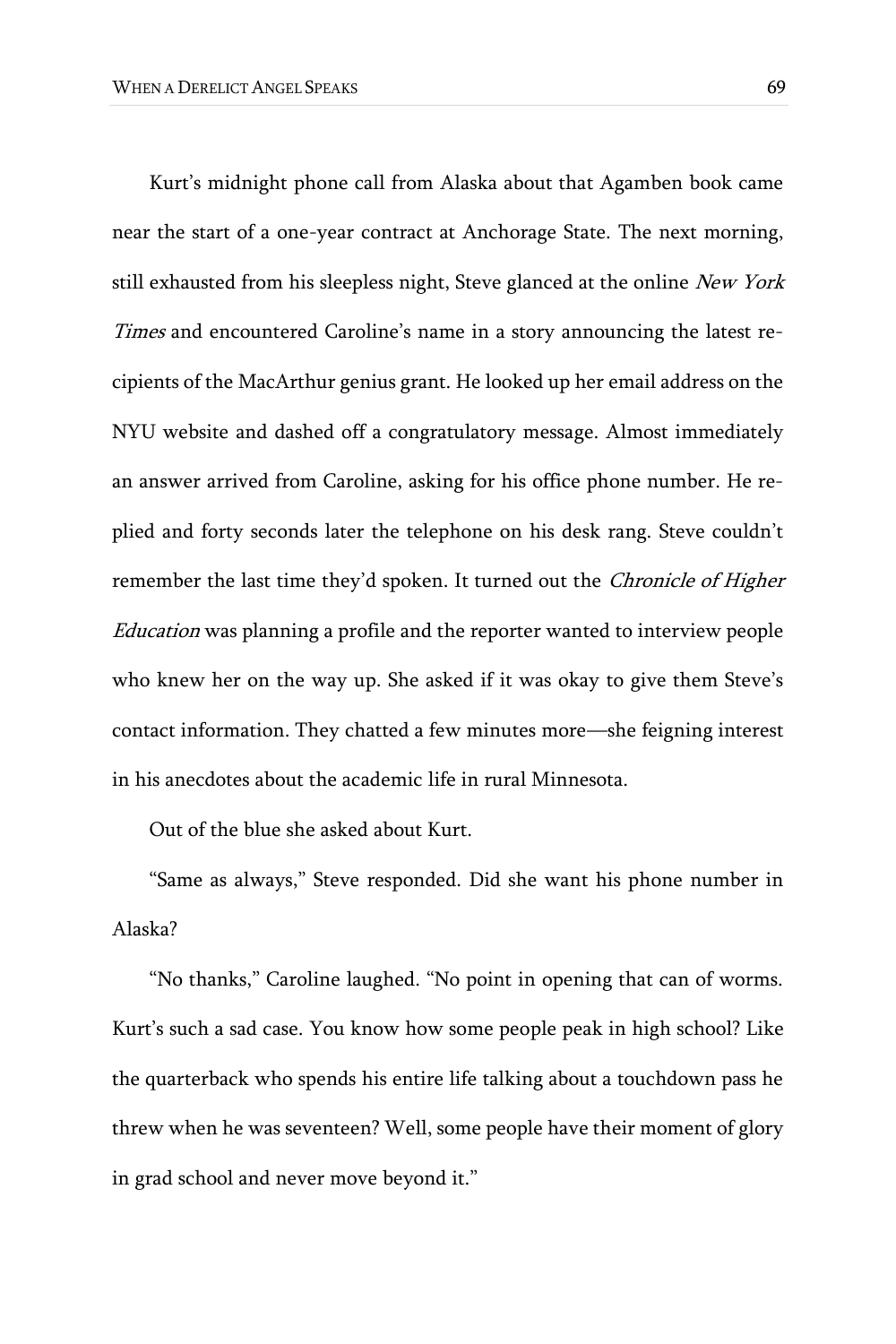Yes, Steve mused, and then there are some people who never have their moment.

Caroline told him that her book on the electrification of New York was coming out from Oxford UP. She'd also signed a contract with Norton to edit a textbook edition of Gertrude Stein's Three Lives, and she was curating a show of contemporary conceptual pieces for a Brooklyn gallery.

"We should get together one of these days," Caroline said as their conversation dwindled. Out of politeness Steve agreed, but he doubted that there was much demand at NYU for visits by Mankato State faculty. And he knew that the only hope of getting Caroline to Mankato was an emergency aircraft landing. He wondered if he should ask about her health, but she never gave him the chance.

A few months later, Steve saw an ad for Caroline's The Gospel of Power: Electric Angels in American Culture on the back cover of PMLA. He ordered a copy on-line from the Seminary Coop Bookstore back in Hyde Park. When it arrived in his campus mailbox, the glossy trade paperback boasted a handsome cover design, including photographs of Thomas Edison and an electric chair. As he always did when confronted by a friend's publication, the first thing Steve checked was the acknowledgements. His name appeared nowhere—unless you counted a generic "shout out to my classmates in the Chicago program."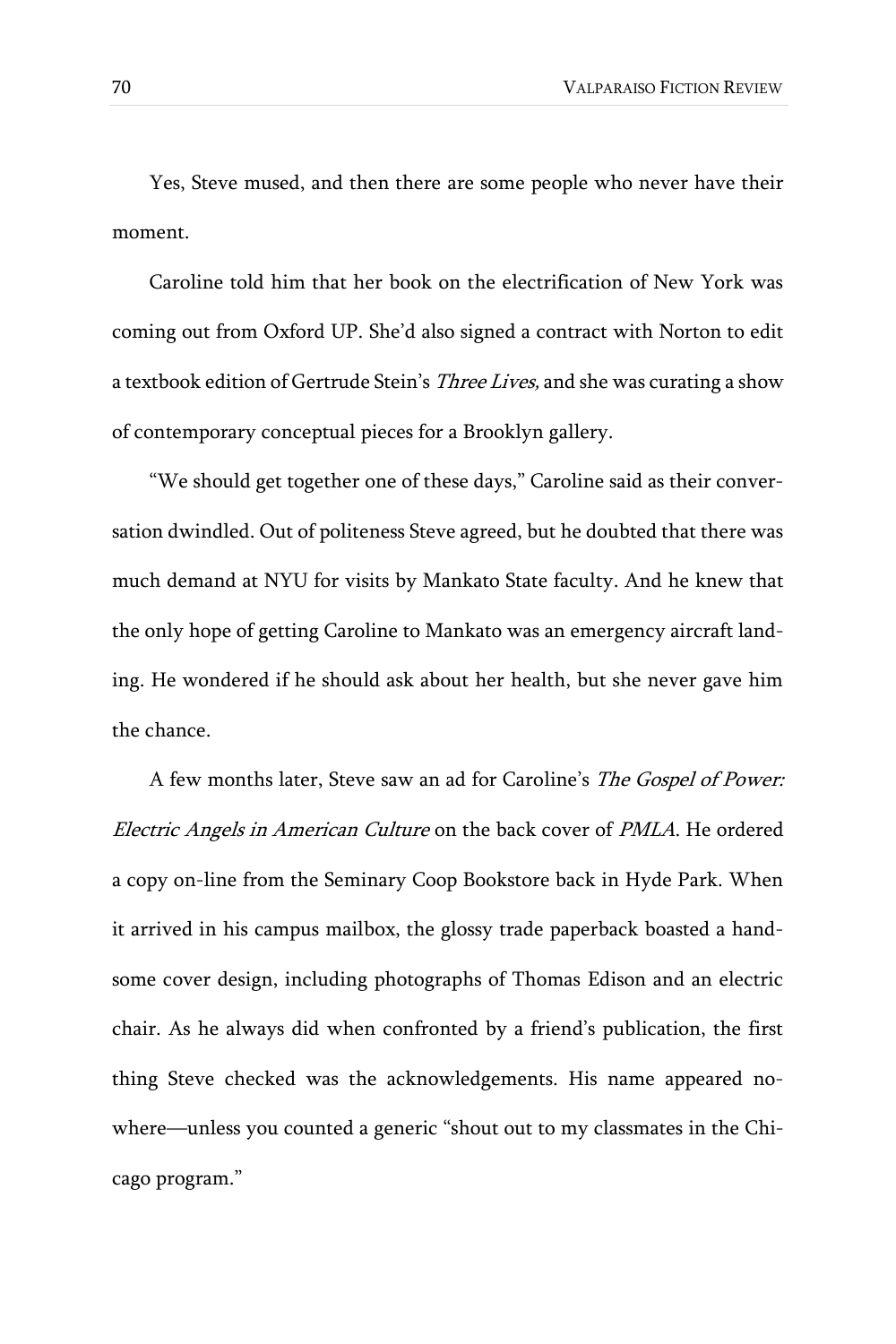The book's dedication: To all my derelict angels.

Good for her, Steve thought as he flipped through the pages of the volume, good for her.

§

Kurt continued to telephone Steve from Alaska every week or two. The last call came in early August, a few minutes before midnight Mankato time. Kurt's Anchorage State contract had lapsed, but he snared a last-minute replacement job at a tiny Christian college in Alabama, where a faculty member had dropped dead. As usual, it was only for one year and the terms were lousy—four sections of freshman comp per semester—but it was a paycheck. Kurt's Tennessee accent somehow sounded stronger than ever after twelve months in Alaska.

Six days later, Kurt's battered Toyota Corolla pulled up into Steve's driveway in Mankato. Because his new contract provided no relocation budget, Kurt was driving himself from Anchorage to Birmingham, staying with friends along the way. He looked almost the same as he did back in Chicago—chin stubble, unkempt straight blonde hair, faded jeans—but he'd put on a little weight. Steve introduced Kurt to Cheryl and Baby Sophia, who eyed the lanky visitor with suspicion.

Kurt moved so often these days that he had reduced his worldly belongings to a collection of eight cardboard boxes that fit easily in his car. "Have Ph.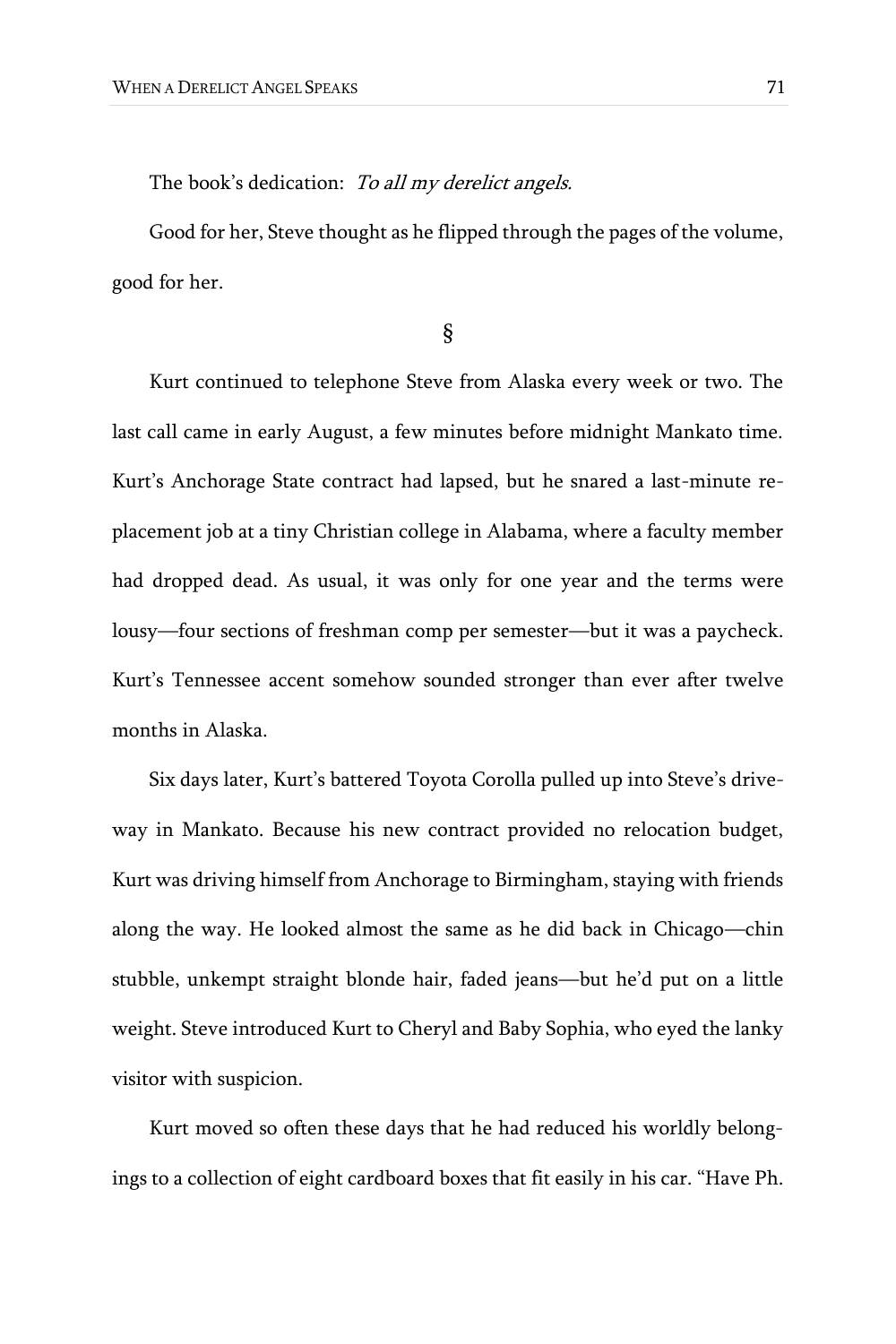D., will travel," he joked. Steve asked about the hundreds of books he remembered from Kurt's apartment in Hyde Park. Most of those, it turned out, were sitting in his parents' home in Nashville. Kurt said his folks were afraid to touch the boxes, as if they might harbor demonic forces.

The four of them sat out in the back yard and barbequed steaks on a glorious August evening. After eating, Steve and Kurt took the dog out for a quick walk around the neighborhood. Around eight o'clock Cheryl brought Sophia up to bed and then came back downstairs to excuse herself as well. A pharmacist's daughter, Cheryl was an exceedingly practical woman; she had no interest in this traveling mountebank. But she was also too nice to say anything outright dismissive. Steve knew she would lie in bed upstairs, watching cop shows on television until she got sleepy.

"You're a lucky man," Kurt told Steve after Cheryl left. "I wish I had a wife and kid."

Steve nodded but silently thought to himself: for God's sake, don't reproduce.

When the mosquitoes got bad, the two retreated to Steve's screened-in back porch. They stayed up late drinking beer and talking, almost like the old days—but something had gone flat. They hardly mentioned philosophy or literature. Mostly they complained about work. Kurt launched into a screed that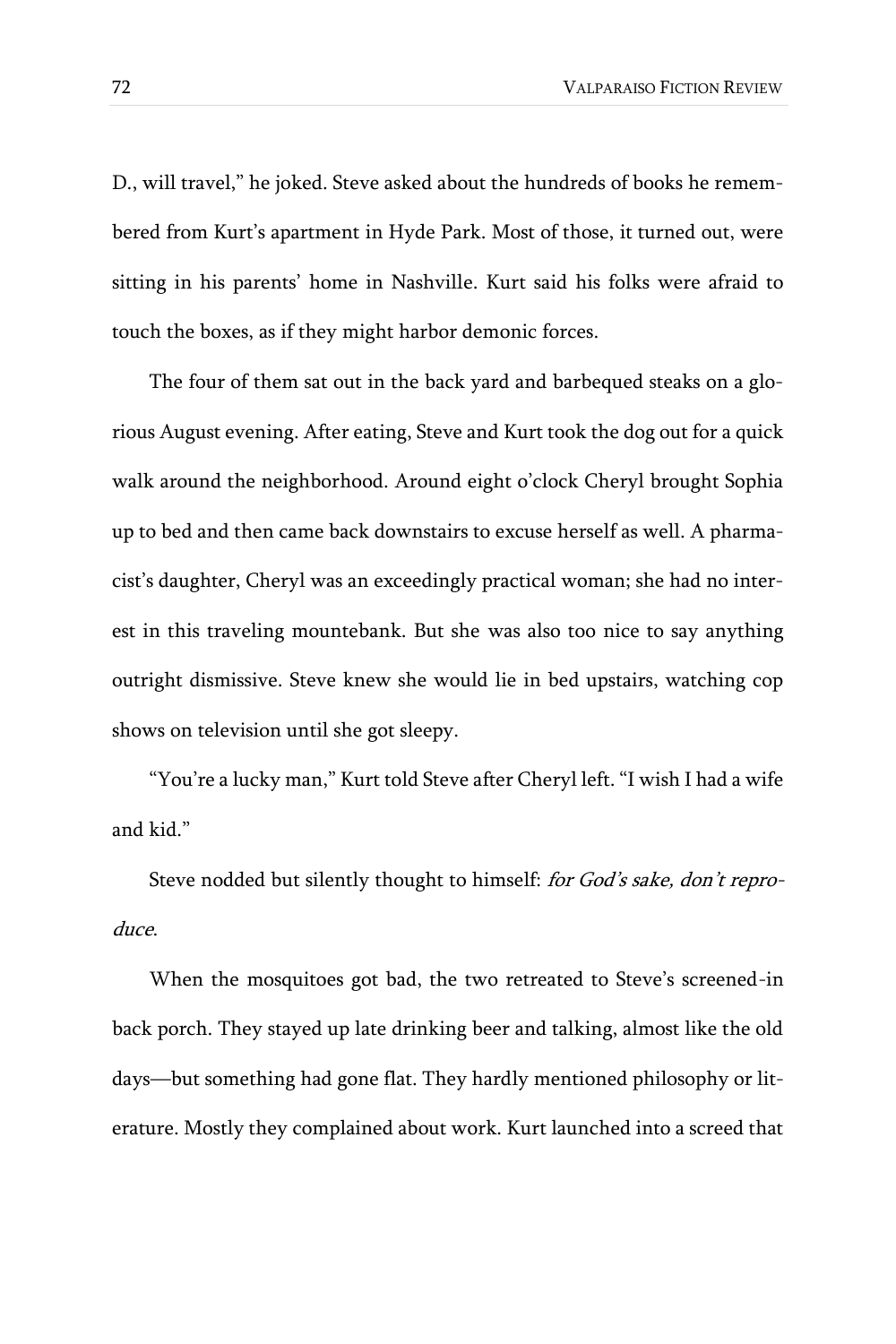Steve had a hard time following about university administrators and governmentality, but the rant hit a dead end and stopped.

Steve was ready for bed by midnight, but it was nearly two in the morning before Kurt relinquished the floor. Steve showed Kurt to the guest bedroom in the basement, then headed upstairs and fell asleep instantly. He awoke briefly four hours later when Cheryl got herself and Sophia up: Cheryl was still working at the dentist office, and on her way to the clinic she dropped Sophia off at daycare. When Steve finally came downstairs around noon, he found a note from Kurt on the kitchen table, held in place by the piglet salt-and-pepper shakers that Cheryl found at a yard sale. The message thanked Steve for the hospitality and apologized for leaving without saying goodbye: Kurt hit the road early in order to make southern Illinois by nightfall—he would spend the night with another Chicago classmate now living in Champagne-Urbana.

The note was the last direct communication ever to pass between Kurt and Steve.

### §

Steve and Cheryl spent the following Christmas in Fargo with his mother. She doted over Sophia, her only grandchild, but was more and more forgetful. Steve wondered how much longer she could stay in the big house by herself a house on a flood plain, no less. But he couldn't bring himself to broach the topic, not during the holidays. Maybe next spring, he thought.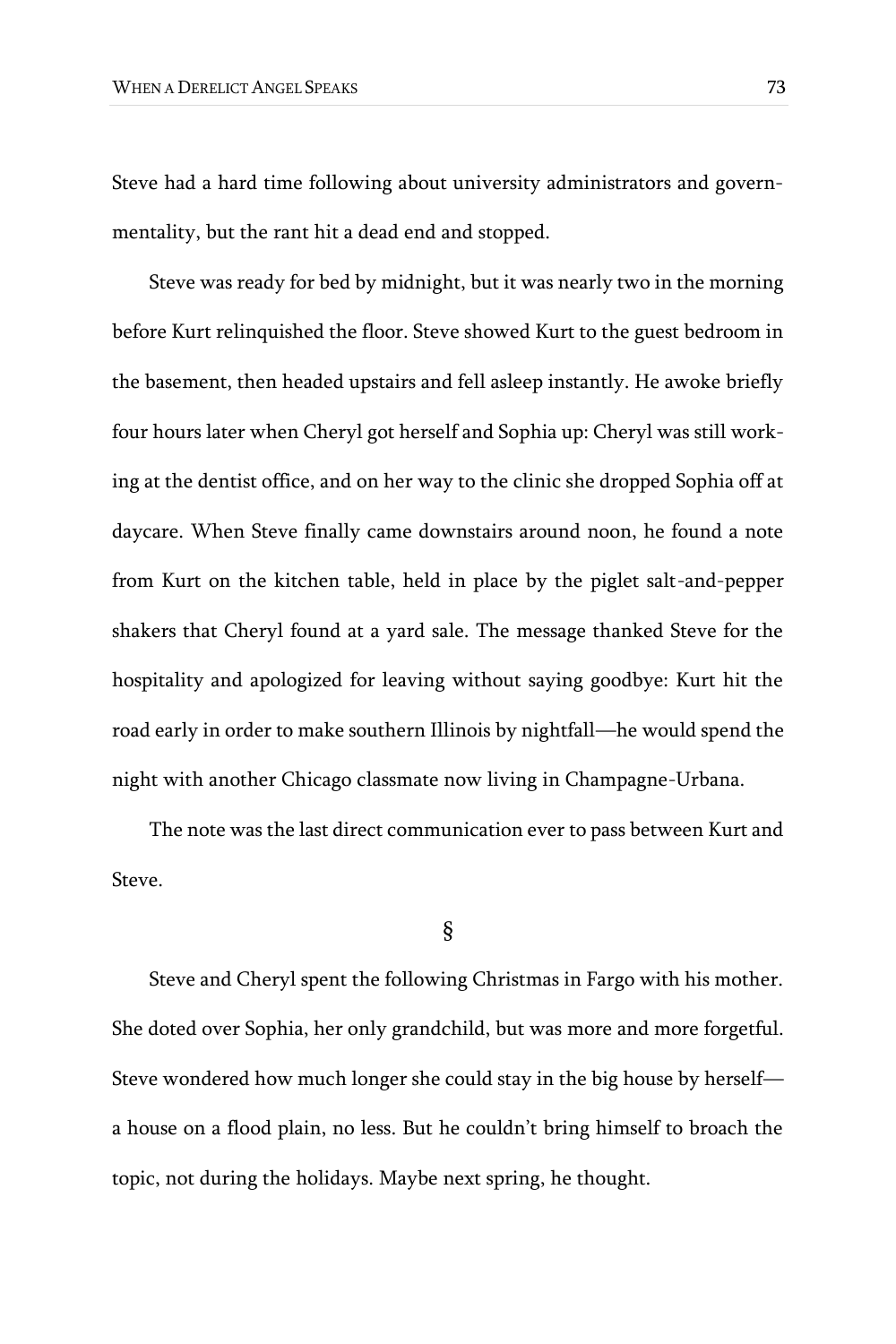The day after Christmas, Steve sat upstairs in his old bedroom, randomly dialing numbers from his cell phone contacts. Caroline's book was being awarded a prize by MLA, an old Chicago classmate told him. Another Chicago classmate passed on the latest rumor about Kurt: in Alabama he had misplaced all of his students' midterm exams and then tried to cover it up. The school canceled his contract for malfeasance. It was the death of any hope for a teaching career. Kurt had moved back to Nashville. Steve imagined Kurt, flecks of gray now dotting his unshaven stubble, sitting in the basement of his parents' house and surrounded by stacks of cardboard boxes: his precious books.

The following day, Steve and family drove from Fargo to Elgin. They spent New Year's with Cheryl's parents, returning to Mankato late on January 2nd . Steve found an urgent message from the provost's office waiting for him on their home answering machine. When he returned the call the following morning, the provost asked him to step in as Acting Dean of Students. The promotion came with a tidy raise—enough to allow Cheryl to quit her job at the dentist office and stay home with Sophia. The post also carried a reduced teaching load, and Steve at first thought he might finally get some writing done; he hadn't entirely given up on the idea of turning his dissertation into a book. But overseeing the tangled lives of students on academic probation ate up more time than he imagined possible. On the other hand, he also discovered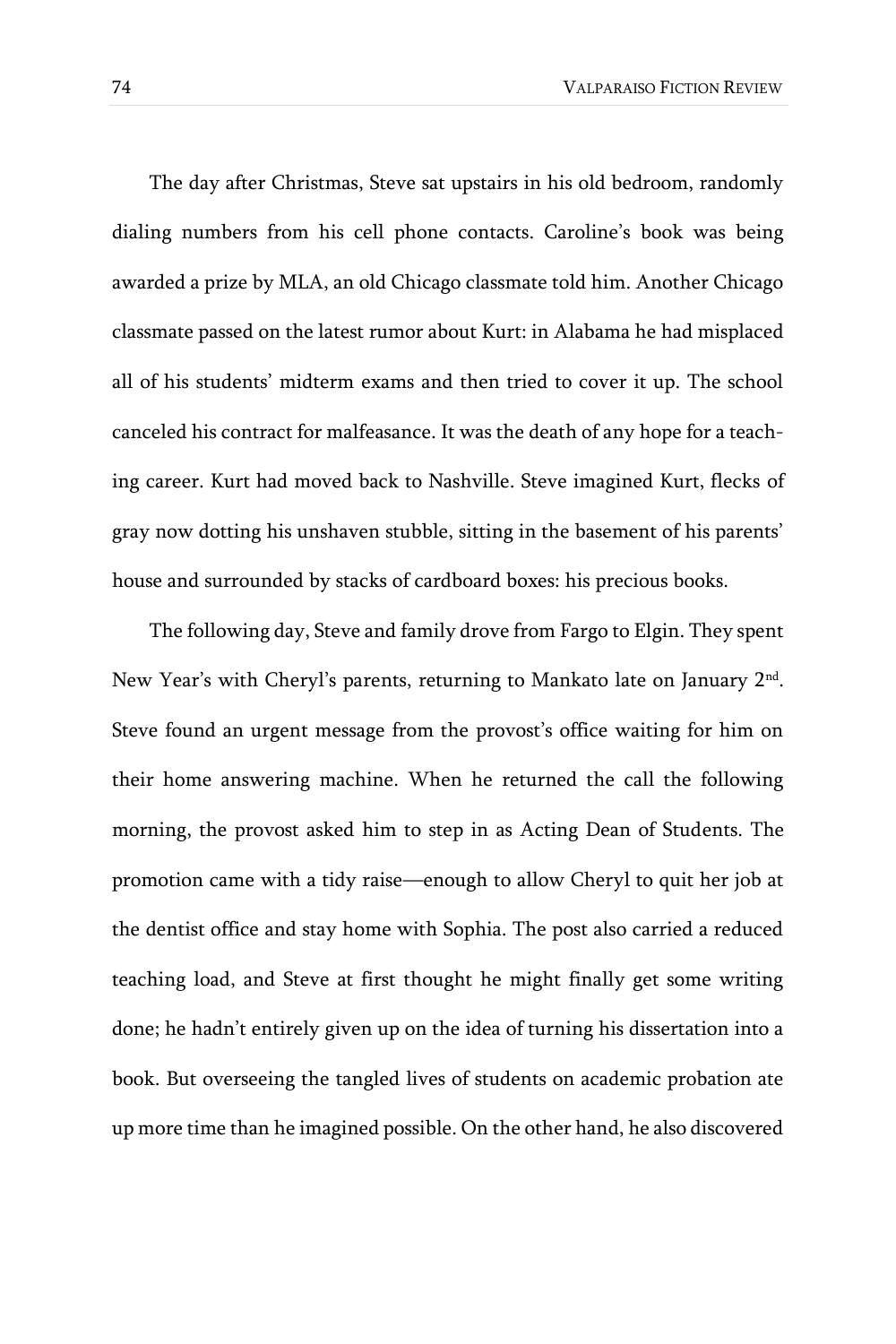in himself a new competence: it turned out Steve was pretty good at interacting with troubled nineteen-year-olds. The key, he found, was listening to them, sussing out the patterns of their relations with professors, classmates, and family—patterns they could modify with a little effort. Steve started offering simple suggestions that sometimes worked. For example, he told his charges to sit in the front row for every class. That little adjustment nudged them into engaging more fully with their teachers. Steve succeeded in rescuing a handful of students who were headed for catastrophe.

His new responsibilities included serving as the Dean on Call every other weekend. His phone started to ring after midnight again, but now it was the university safety office reporting incidents: a brawl in an off-campus bar, a case of alcohol poisoning.

Kurt never telephoned anymore. Steve sometimes thought about calling him in Nashville, but didn't know the number. One morning as Steve waited in his Dean's office for a student, he ran a Google search: Kurt's name in quotation marks, plus "Nashville." The query returned a handful of hits, mostly classified ads. Kurt was apparently offering piano lessons for students who wanted to play post-bop jazz. The ads listed a telephone number in the 615 area code, but Steve didn't jot it down. Instead he tried another search: "Caroline Zheng" and "New York University." He discovered that Caroline now had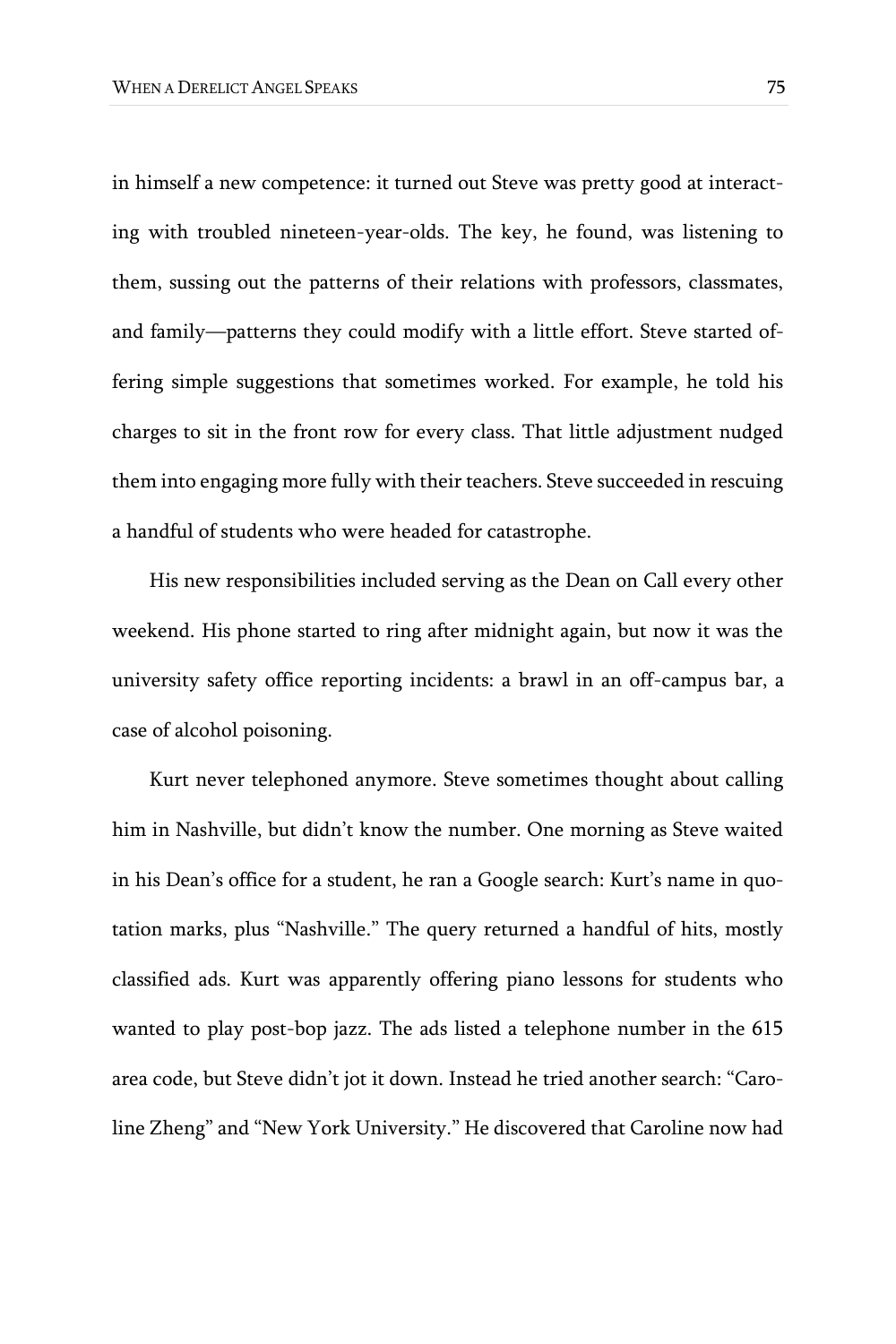her own Wikipedia entry, including a photograph of her sitting at a desk. She'd cut her hair short.

Steve tried a new query: Kurt's name paired with the keyword "American literature." This turned up a smattering of hits, including an article from The Slovakian Journal of American Studies that praised Kurt's "provocative" argument. Another academic paper cited Kurt's dissertation in its footnotes, but the article was written in Japanese so Steve couldn't read it. The baby blue paperback print-on-demand copy of Kurt's dissertation still sat in Steve's faculty office—the thickest volume on his bookshelf. Steve hadn't touched it in ages.

A hesitant knock sounded on the office door. Steve's ten o'clock had arrived, twelve minutes late. It was a particularly tough case: an angry local man with a tattooed neck, a veteran of three years' combat in Iraq and Afghanistan. The student had matriculated the previous autumn and proceeded to fail three of his four classes.

"Come in," Steve announced as he closed the web browser. Steve's voice was loud enough to carry beyond his office door, but faded to nothing before reaching the end of the hallway.

---